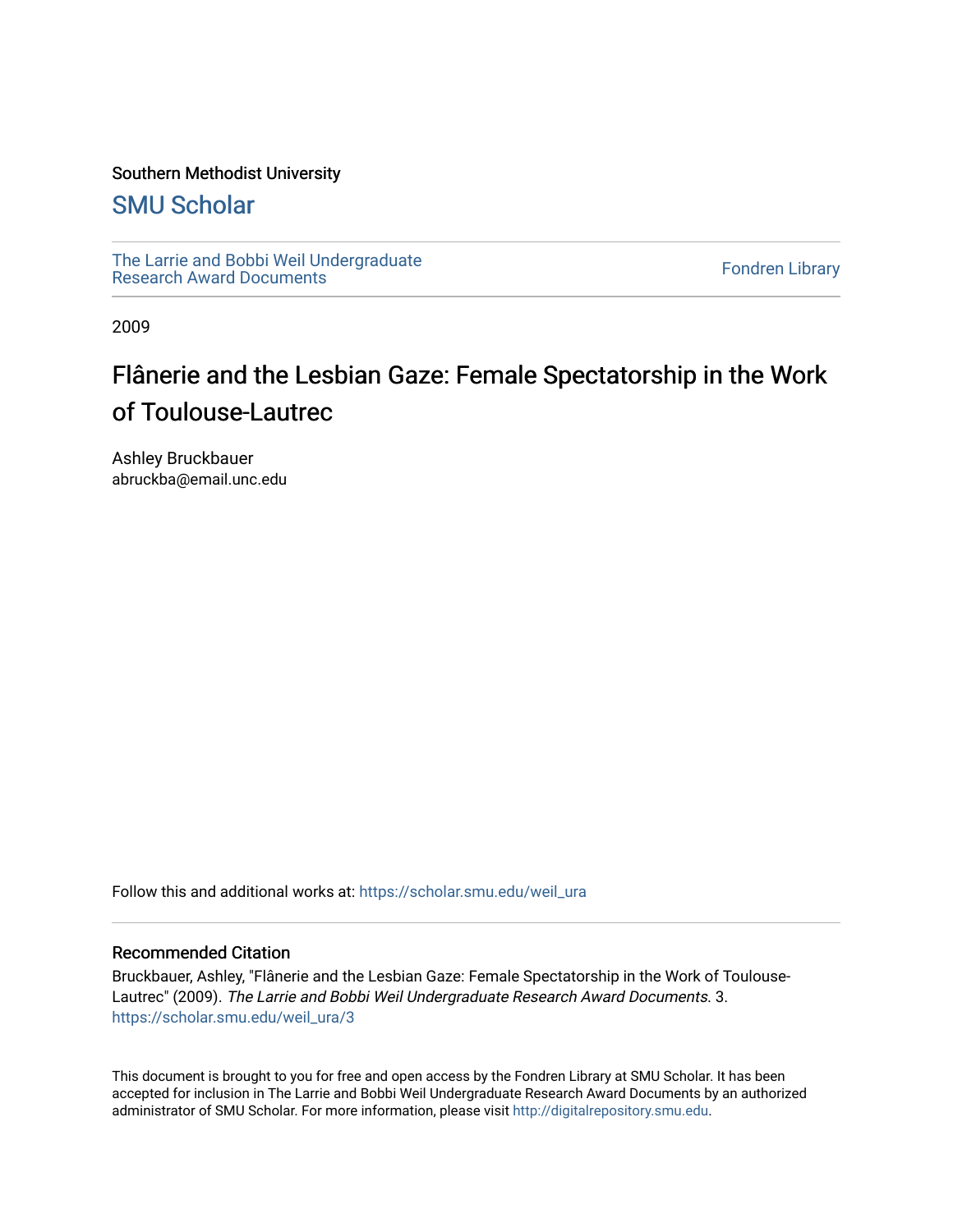# **Flânerie and the Lesbian Gaze**

## **Female Spectatorship in the Work of Toulouse-Lautrec**

Ashley Bruckbauer

ARHS 4351: Modern Art and Media Culture

Fall 2008

Dr. Janis Bergman-Carton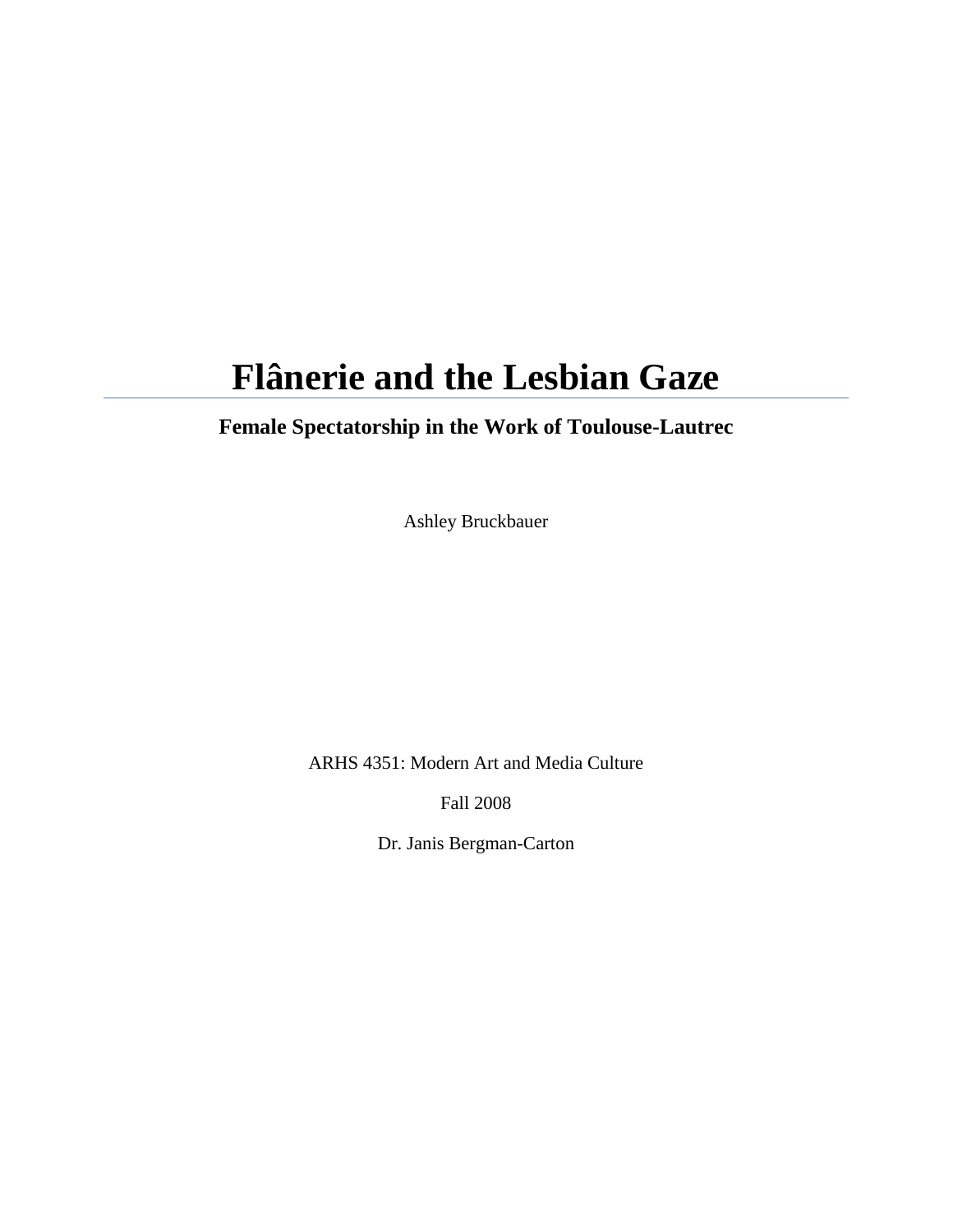#### **Introduction**

 $\overline{\phantom{a}}$ 

Henri de Toulouse-Lautrec (1864-1901) has puzzled scholars for over a century, just as he puzzled his contemporaries during his short life. In an attempt to understand this complex artist, historians have gathered a massive body of biographical information focused primarily on his bohemian lifestyle, which has become synonymous with fin-de-siècle life in Montmartre. The focus on biography has tended to overshadow the potential for studies of the art itself. This paper considers Toulouse-Lautrec"s representations of lesbians and lesbianism in Montmartre"s late-nineteenth-century counter-culture. Though Toulouse-Lautrec"s work derived from a longstanding fascination with the topic in nineteenth-century novels and medical literature, it marks a departure from conventional representations that denigrated these women. The few studies of Toulouse-Lautrec"s depictions of lesbianism that exist focus on the context of prostitution.<sup>1</sup> Less examined are Toulouse-Lautrec's images of celebrities, like Jane Avril, who happened to be lesbians in portraits that downplay or ignore that dimension of their identity. My paper studies Toulouse-Lautrec"s representations of Avril and the way they reorient traditional voyeuristic treatments of lesbian subjects. I argue that the lesbian figure of Avril provides

 $^1$  Lesbianism in the work of Toulouse-Lautrec, particularly his representations of Montmartre's lesbian celebrities, does not seem to be a popular focus. Most studies that examine his works containing lesbians, including Hollis Clayson's Painted Love: Prostitution in French Art of the Impressionist Era and the exhibition catalogue for the 2005 exhibition Toulouse-Lautrec and Montmartre, are focused on the seemingly broader topic of his representations of prostitutes. Likewise, studies of representations of lesbianism in the late-nineteenth-century, such as Leslie Choquette's *Homosexuals in the City: Representations of Lesbian and Gay Space in Nineteenth-Century Paris* and Dorothy Kosinski's '*The Sleepers': The Lesbian Image in Nineteenth-Century French Art and Literature,* mention Toulouse-Lautrec only in the context of his brothel scenes. I must exempt, however, David Sweetman's enlightening chapter *Sapphic Nights* from Explosive Acts: Toulouse-Lautrec, Oscar Wilde, Felix Feneon and the art and anarchy of the fin-de-siècle.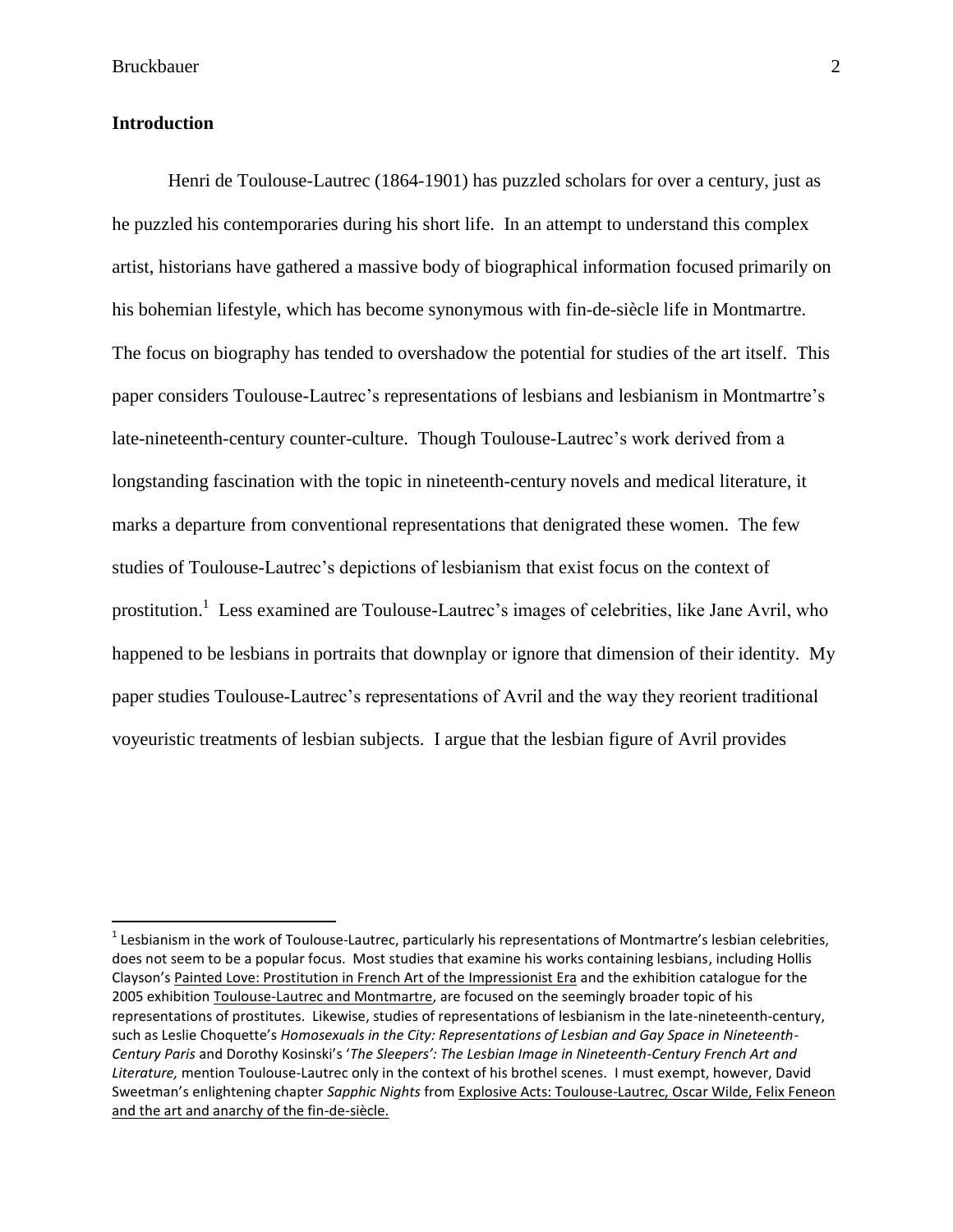Toulouse-Lautrec with a new model of spectatorship in the French fin-de-siècle, a model of female absorbed looking that displaces the primacy of male flânerie.<sup>2</sup>

#### **Toulouse-Lautrec**

Toulouse-Lautrec was born in 1865 during France"s Second Empire, five years before the establishment of the Third Republic in 1870, and nine years before the first Impressionist exhibition in Paris. In 1881, Toulouse-Lautrec moved with his mother from his birthplace in the South of France to Paris, where he attended school and worked in the ateliers of several prominent artists: René Princeteau (1843-1920), Léon Bonnat (1833-1923), and Fernand Piestre Cormon (1854-1924). By 1884, Toulouse-Lautrec was living on his own in Paris as a full-time artist. Although he began his study in the academic tradition under Bonnat and Cormon, his work soon began to reflect an interest in Impressionist techniques and subject matter.<sup>3</sup> The majority of his oeuvre is comprised of an almost obsessive ethnographic recording of the Montmartre night life with which he became intimately familiar. His paintings and lithographs mostly document the revelry of Montmartre's dancehalls, cafés, and brothels. They invite the viewer into this world, providing an intimate view of a Parisian playground associated with deviance and debauchery. The theme of lesbianism registers consistently in his representations of this world.

#### **Evolving Perceptions of Lesbianism**

 $^2$  Flânerie is the act of detached "looking", an exclusively male pastime, executed by a person commonly referred to as a flâneur. Flâneurs were a constant presence in popular public spaces after the Hausmannization of Paris and are commonly depicted in the work of Degas, Caillebotte, and Renoir. The figure of the flâneur is primary in the study of nineteenth-century art due to the fact that he became a symbol of modernity invariably tied to the rise of a shared popular culture in fin-de-siècle Paris. For more information on flânerie or the rise of mass culture in latenineteenth-century France see Vanessa Schwartz's Spectacular Realities: Early Mass Culture in Fin-de-Siècle Paris or John House's chapter *The Viewer of Modern* Life in Impressionism: Paint and Politics.

<sup>&</sup>lt;sup>3</sup> Frey, Julia. <u>Toulouse Lautrec: A Life</u>. London: Pheonix Publishers, 1994. P.172.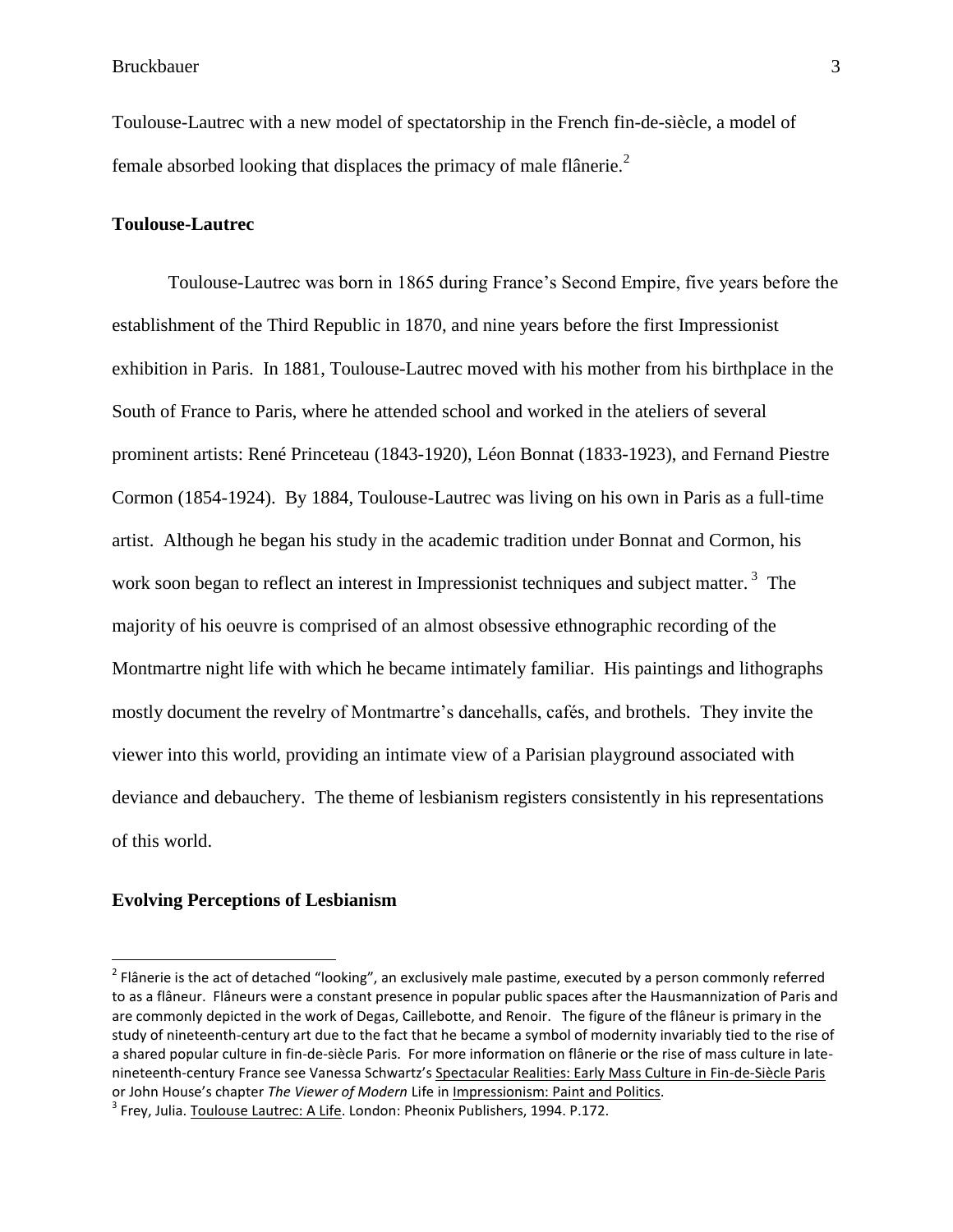$\overline{a}$ 

Fin-de-siècle French culture had an obsessive preoccupation with lesbianism: its origins, causes, and practices.<sup>4</sup> Nowhere was this more evident than in Montmartre or more regularly visualized than in the work of Toulouse-Lautrec. Though the obsessive scrutiny of lesbianism in France evolved during the last two decades of the nineteenth-century, it was first studied indepth in Alexandre Parent-Duchâtelet"s 1836 work *La Prostitution dans la ville de Paris.* Before the publication of this work, the idea of lesbianism as a real phenomenon was considered ridiculous by many. As late as 1885, for example, Queen Victoria of England refused to legally condemn female homosexual practices on the grounds she did not believe such a thing existed.<sup>5</sup> Many Frenchmen were of the same mind in the early nineteenth-century. While male homosexual acts were accepted as common practice, a female homosexual act apparently seemed unimaginable. Moreover, it was considered unseemly in the early-nineteenth-century to think of women with sexual impulses of their own.<sup>6</sup> If someone was attracted to a member of the same sex, they were deemed a "sexual invert" by the contemporary medical community.

The 1836 publication of Parent-Duchâtelet's work first contextualized lesbianism as a phenomenon that existed solely in the realm of the prostitute.<sup>7</sup> Contemporary sources described lesbianism in Paris"s brothels as the result of two situations: either brothel-keepers forced

<sup>5</sup> Van Casselaer, Catherine. <u>Lot's Wife: Lesbian Paris 1890-1914</u>. Liverpool: The Janus Press, 1986. P. 8.

<sup>&</sup>lt;sup>4</sup> Contemporary studies on lesbianism included Ali Coffignon's 1889 Paris vivant. La corruption a Paris. And Julien Chevalier's 1893 Inversion Sexuelle. Additionally, a great deal of literaries took interest in the subject including Zola, Maupassant, and Flaubert.

 $^6$  During this time, sexual orientation was believed to be predetermined by gender. One's male or femaleness came with distinct, fixed characteristics, and sexual behavior was considered a part of these prescribed roles. Berlanstein, Lenard R. Daughters of Eve: A Cultural History of French Theatre Women from the Old Regime to the Fin-de-Siècle. Cambridge: Harvard University Press, 2001. P. 115.

<sup>&</sup>lt;sup>7</sup> For an excellent article on the links between prostitution and lesbianism in the mind of the late 19<sup>th</sup> century public, consult Leslie Choquette's article "Degenerate or Degendered? Images of Prostitution and Homosexuality in the French Third Republic" in Historical Reflections, Vol. 23 (1997), p. 205-23.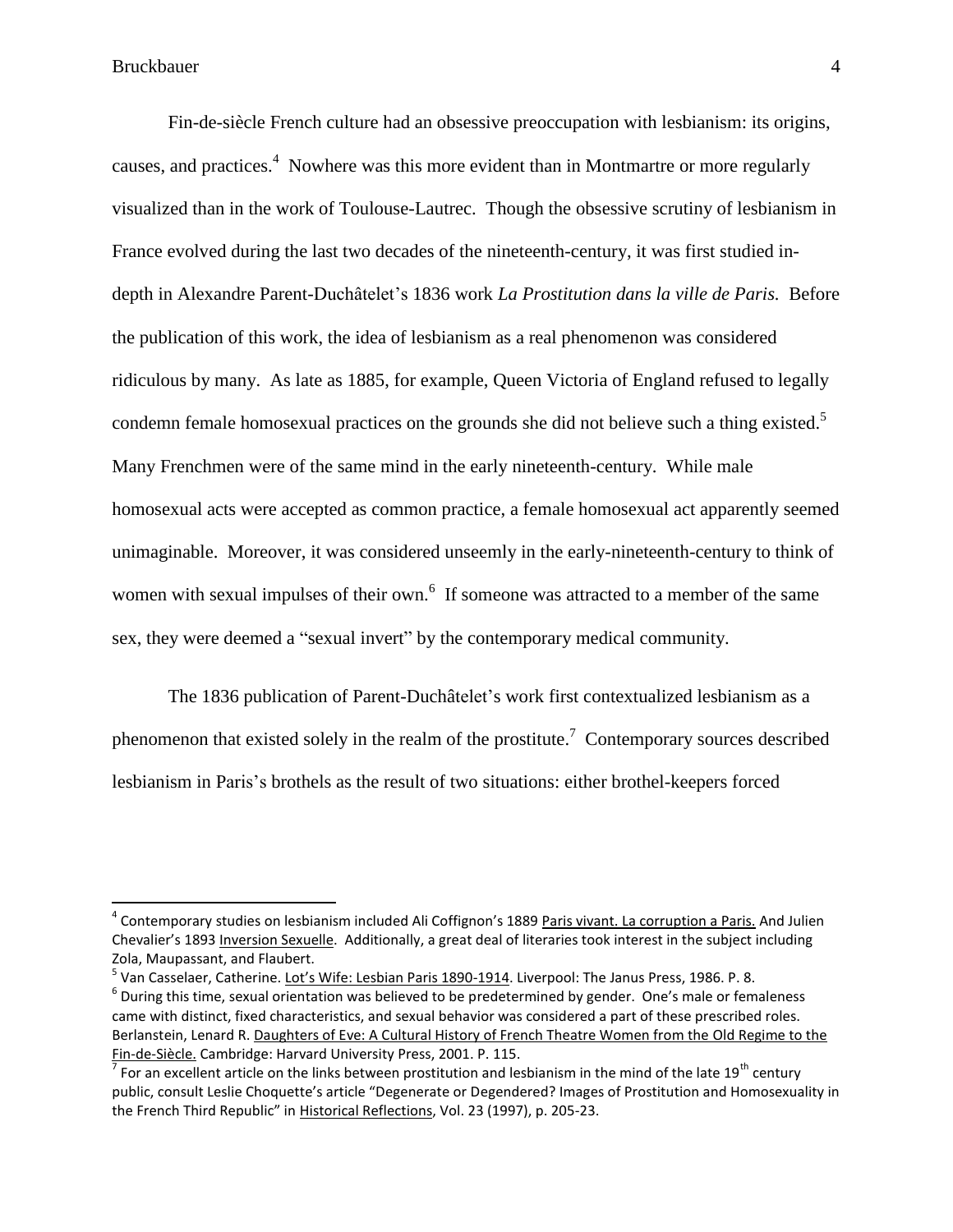prostitutes to perform lesbian acts within *tableaux vivants<sup>8</sup>* for the viewing pleasure of male clients, or brothel inmates<sup>9</sup> formed lesbian relationships for emotional comfort and stability in a profession that offered none.<sup>10</sup> Any questionable contact between brothel inmates was strictly forbidden by law. In fact, prostitutes were prohibited from sharing a bed, and police raids took place periodically to ensure these standards were being upheld.

During the Second Empire, lesbianism began to be recognized outside of the realm of the prostitute. In fact, by the 1870s and 1880s, the general public accepted lesbianism as a phenomenon possible among women of all social classes.<sup>11</sup> Ali Coffignon's *Paris vivant: La corruption à Paris* (1889) was the first published work to mention lesbianism outside the context of prostitution. 12 Julien Chevalier"s *Inversion sexuelle,* published four years later in 1893, describes lesbianism as a class issue, "flourish[ing] among the rich and aristocratic, rare among the middle classes and abhorred by the proletariat; he add[s] that it was unknown in the country, being a chic urban vice."<sup>13</sup> Male homosexuality, in contrast to lesbianism, was fervently condemned due to France"s contemporary obsessions with male virility and national military

l

<sup>&</sup>lt;sup>8</sup> See Alain Corbin's <u>Women for Hire: Prostitution and Sexuality in France after 1850.</u> Cambridge: Harvard University Press, 1990: "The first class tolerances thus increased the number of spectacles and tableaux vivants, in which the inmates, entirely naked, abandoned themselves to homosexual practices on a large black velvet carpet or in rooms hung with black satin to bring out the whiteness of their bodies. In other establishments the inmates were content to assume plastic poses on turntables operated by an electrical mechanism. Sometimes sexual monstrosities such as hermaphrodites or scenes of bestiality were displayed." (p. 124)

<sup>9</sup> Registered prostitutes were commonly referred to as brothel *inmates*.

<sup>10</sup> Corbin, 124.

 $11$  In the first chapter of Catherine van Casselaer's Lot's Wife: Lesbian Paris, 1890-1914 she discusses the shift in perception among figures such as Ali Coiffin, who wondered as to "the reasons for 'this sudden development of sapphism, now widespread among all classes of society?". He and others attributed the pervasiveness of lesbianism to equivocal literature which "'excites the woman's curiosity and makes her indulge in practice about which she certainly would never have dreamt if the perversions of her soul had not been aroused."" Additionally, Coiffin attributes the spread of lesbianism among upper-class women to the indiscretions and immoral nature of the servants in their households and warns against leaving children in the care of these vice-ridden women. <sup>12</sup> Van Casselaer, 12.

<sup>&</sup>lt;sup>13</sup> Thomson, Richard. The Troubled Republic: Visual Culture and Social Debate in France, 1889-1900. New Haven: Yale University Press, 2004. P. 35.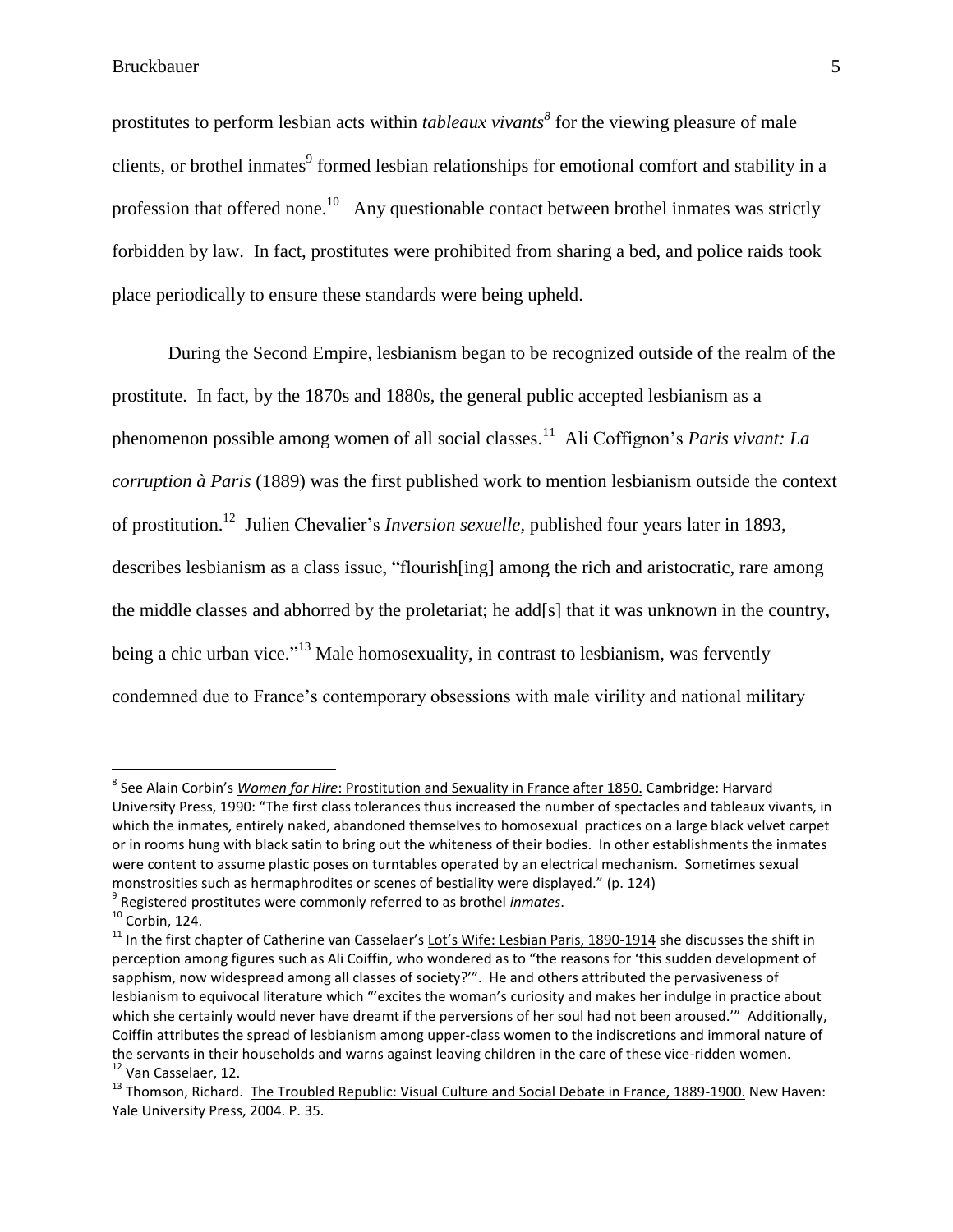$\overline{a}$ 

prowess.<sup>14</sup> In the late nineteenth-century, as France strove to establish itself as a key player on the international stage, debates about the virility of the nation, or lack thereof, abound.<sup>15</sup> As does concern that male homosexuality threatened to sap France"s masculine potency and undermine the goal of population growth.<sup>16</sup> Though lesbianism was still not seen as a threat to heterosexual culture, several factors presented themselves in the late-nineteenth-century that fueled a more negative view. The key stimulus behind this opinion shift was public backlash initially against the *femme emancipée*, associated with participation in the 1871 Paris Commune and ultimately the emerging concept of the "New Woman". In *The Body in Time: Figures in Late Nineteenth Century France*, Tamar Garb notes that the New Woman, who first appeared in Anglo-American circles in the 1880s, evolved in France in the 1890s. The typology refers to mainly middle-class women who sought to redefine their roles as wives and mothers "by asserting their own intellectual and professional independence and campaigning for the improvement of women"s social and political status."<sup>17</sup> While the New Woman remained within the roles of philanthropist, artist, or teacher, she was considered acceptable. However, the *femme émancipée*, who partook in such public campaigns and women"s organizations as the international feminist congresses of 1892, 1896, and 1900, was viewed as an emasculating character: "emasculating harridan[s],

 $14$  For more information on the differing views towards lesbianism as opposed to male homosexuality, see Catherine van Casselaer's Lot's Wife: Lesbian Paris 1890-1914*.*

<sup>&</sup>lt;sup>15</sup> After France's defeat in 1871 in the Franco-Prussian War, the nation sought to reclaim a national identity. The image of France as a masculine and virile nation had been severely injured, and ideologies surrounding nationalism, imperialism, and international leadership served as solutions to the countries bruised ego. For more information on the Franco-Prussian War and the development of France's national identity after 1871 see Visions of War in France: fiction, art, and ideology by Catharine Brosman. For information on views of lesbianism and male homosexuality during the period of defeat see Catherine van Casselear's Lot's Wife: Lesbian Paris, 1890-1914, p. 7- 8.

<sup>&</sup>lt;sup>16</sup> Interestingly, Casselaer notes that lesbians of the time period were "seldom criticized for shirking their reproductive duties – although, arguably, they were more guilty of this than their male counterparts." p. 8. <sup>17</sup> Garb, Tamar. The Body in Time: Figures of Femininity in Late Nineteenth-Century France. Seattle: University of Washington Press for the Spencer Museum of Art at the University of Kansas, 2008, p. 59.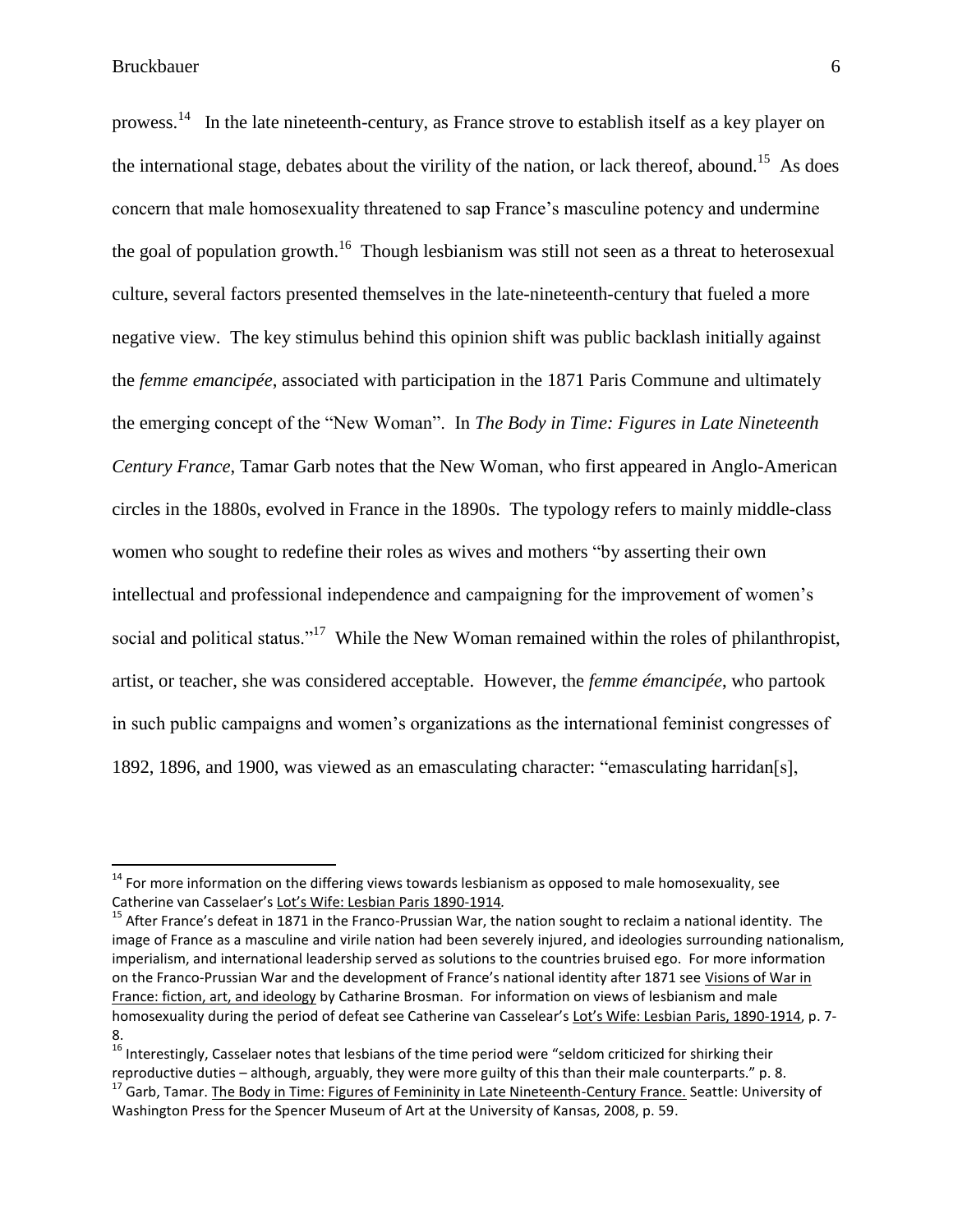replete with cigarette, bicycle, culottes, and cravat."<sup>18</sup> Damning depictions of these women as "usurpers of masculine roles who have become desexualized in the process"<sup>19</sup> served as a strategy of containment. One of the easiest ways to undermine these women was to portray them as masculinized or unsexed creatures, associated with sexual deviance and moral degradation.<sup>20</sup>

The realm of lesbianism expanded in the 1890s and began to be represented "tour à tour sous les traits de la jeune pensionnaire, de la femme mariée, de la veuve, en passant par la prostituée, la mondaine, la féministe et le bas-bleu." <sup>21</sup> In Emile Zola"s novel *Nana* (1880), the main figure is a prostitute turned demi-mondaine, whose sexual appetite is described as "omnivorous and indiscriminate: she picks up sluts off the street for quick sex in her carriage, she disguises herself as a man to attend parties of debauchery, she sleeps with so many men that her bedroom is like a crossroads...."<sup>22</sup> Independent and ambitious women such as the actress Sarah Bernhardt embodied the French male's fear of powerful women, and she figured among those labeled as "lesbians", "deviants", and "moral degenerates" due to her association with the public realm traditionally reserved for the male.<sup>23</sup> Women like Bernhardt became associated with contemporary theories of sexual inversion and congenital hermaphrodism, tied to lesbianism, a state labeled by German sexologist Magnus Hirschfield as the "third sex". The

l

 $^{18}$  Garb, p. 61.

 $^{19}$  Garb, 65.

 $20$  For more information on misogyny and the projection of sexual deviance and moral degeneration of women in the 19<sup>th</sup> century, see Bram Dijkstra's Idols of Perversity: Fantasies of Feminine Evil in Fin-de-Siècle Culture. New York: Oxford University Press, 1986.

<sup>&</sup>lt;sup>21</sup> Albert, Nicole G. Saphisme et Décadence dans Paris Fin-de-Siècle. Paris : Martinière, 2005. P. 10. "...under the characteristics of the young prisoner, the married woman, the widow, fleetingly by the prostitute, the worldly woman, the feminist, and the blue-stocking." (my translation)

<sup>22</sup> Berlainstein, 226.

<sup>&</sup>lt;sup>23</sup> Garb addresses this action taken by artists such as Daumier, who had made this type famous by his depictions of these women as bas-bleus, without a trace of femininity. Garb cites the aristocrat and celebrated female painter, Marie Bashkirtseff as an example of a woman who underwent such a characterization. She also notes that "Bashkirtseff's famous journals from this period were filled with agonizing reflections of her own appearance and an anxiety that her talent would unsex her as a woman. Painfully aware of the construction of the ambitious woman artist as one who had reneged on her role as a feminine woman, Bashkirtseff constantly compared herself to other women in terms of her physical attributes and social skills." p. 66.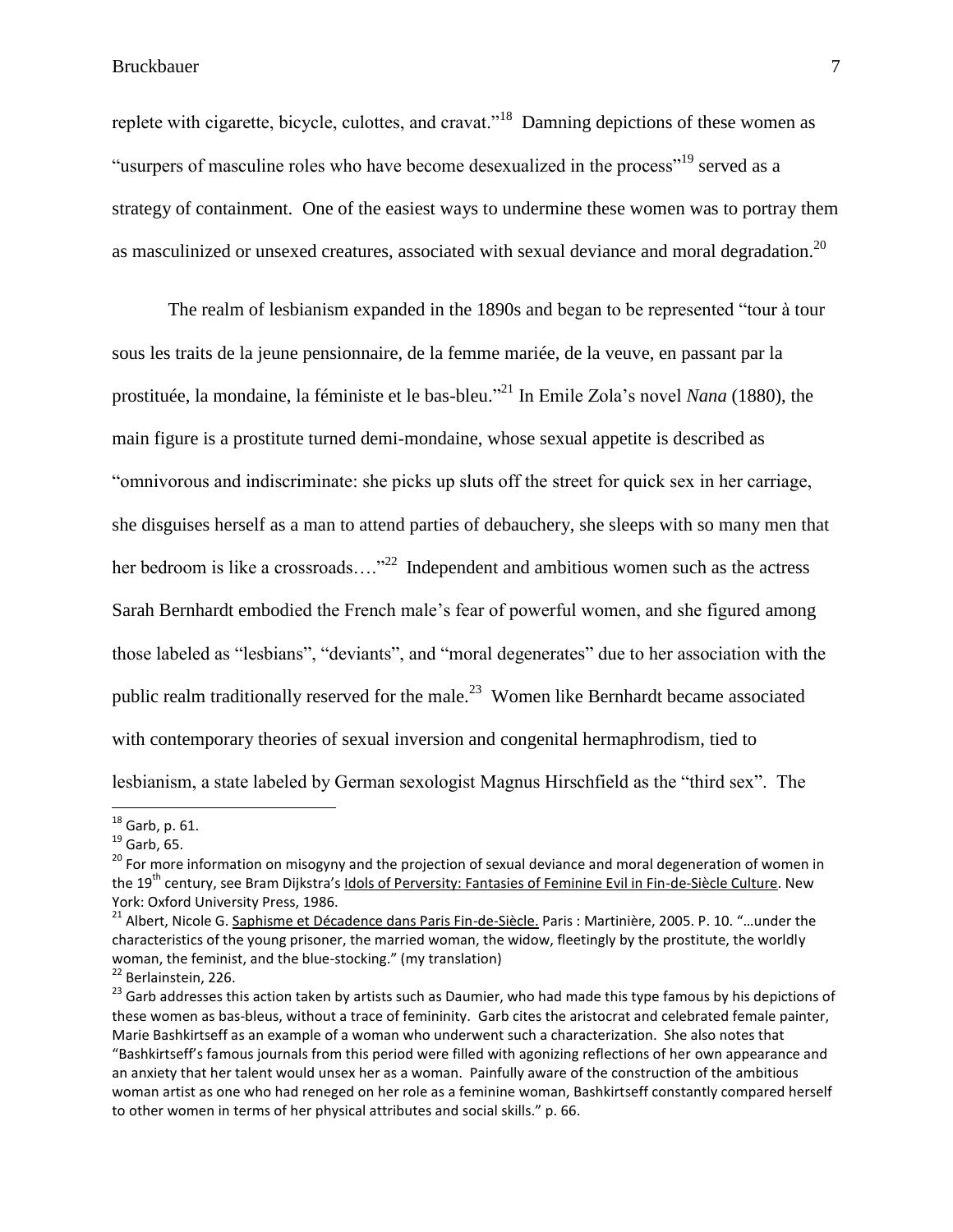third sex represented a category outside the traditional definitions of male or female.

Contemporary society conveniently placed the New Women, *femmes émancipées*, and lesbians, whom they considered neither entirely masculine nor entirely feminine, into this group.<sup>24</sup> These notions, identified with the more conservative middle and upper classes, were challenged by the bohemian subculture of which Toulouse-Lautrec was a part. Montmartre bohemians rejected the ideals of the traditional nineteenth-century-woman as part of their broader rejection of bourgeois ideology. 25

#### **Lesbianism in Paris**

l

Paris was regarded as the capital of lesbianism in the nineteenth-century, part of its more general reputation as the stomping ground of hedonists and the morally suspect.<sup>26</sup> Although lesbianism most likely existed among all classes in all parts of Paris, the most concentrated lesbian community seems to have been in Montmartre during the 1890s. As mentioned earlier, prostitutes in many of Paris's most prestigious brothels were known to perform lesbian acts.<sup>27</sup>

<sup>&</sup>lt;sup>24</sup> In Vested Interests: Cross-Dressing and Cultural Anxiety Marjorie Garber connects both late-nineteenth-century transvestitism and cross-dressing to the phenomenon of the third sex. These practices appeared to actively reject the social construction of gender. Toulouse-Lautrec's many instances of cross-dressing, discussed by Julia Frey, connect him to this popular practice and ideology of late-nineteenth-century Montmartre.

<sup>&</sup>lt;sup>25</sup> In Body Guards, Michael Wilson notes that bohemian men rejected bourgeois notions of proper female behavior. Bohemians encouraged the "freedom" of working class women in relation to "the liberty to work outside the home, to engage in pre- and extra-marital sexual relations, and to enter into unions libres." Ideas such as these were mandatories for bohemian artists living in Montmartre. "To be an artist in this context means more than and is not dependent upon the production of art, literature, or music; the artist is, rather, one who possesses certain philosophical and social attitudes (anti-bourgeois, anti-capitalist, favoring pleasure and spontaneity) and expresses them through particular forms of behavior (unconventional dress, irregular employment, participation in festive nightlife). " (p. 196-97)

<sup>&</sup>lt;sup>26</sup> The introduction of Catherine van Casselaer's work opens with the following words. "Set the proverbial crow flying in a north-westerly direction form the burning city of Gomorrah and, provided that it does not look back, it would arrive at Mytilene on the island of Lesbos after a journey of some 744 miles, it would come to a third city, a city that could outmatch anything in the combined experience of Sappho and Lot's wife. The whole journey would take over thirty-nine centuries and the final destination would be Paris in the the 1890s—Paris of the Belle Époque, the undisputed *capital of lesbianism*." (my emphasis)

<sup>&</sup>lt;sup>27</sup> Corbin cites several different types of lesbian acts that took place in the deluxe maisons de tolerance. The first type the tableaux vivant typically catered to a male audience. The performance of the tableaux vivants included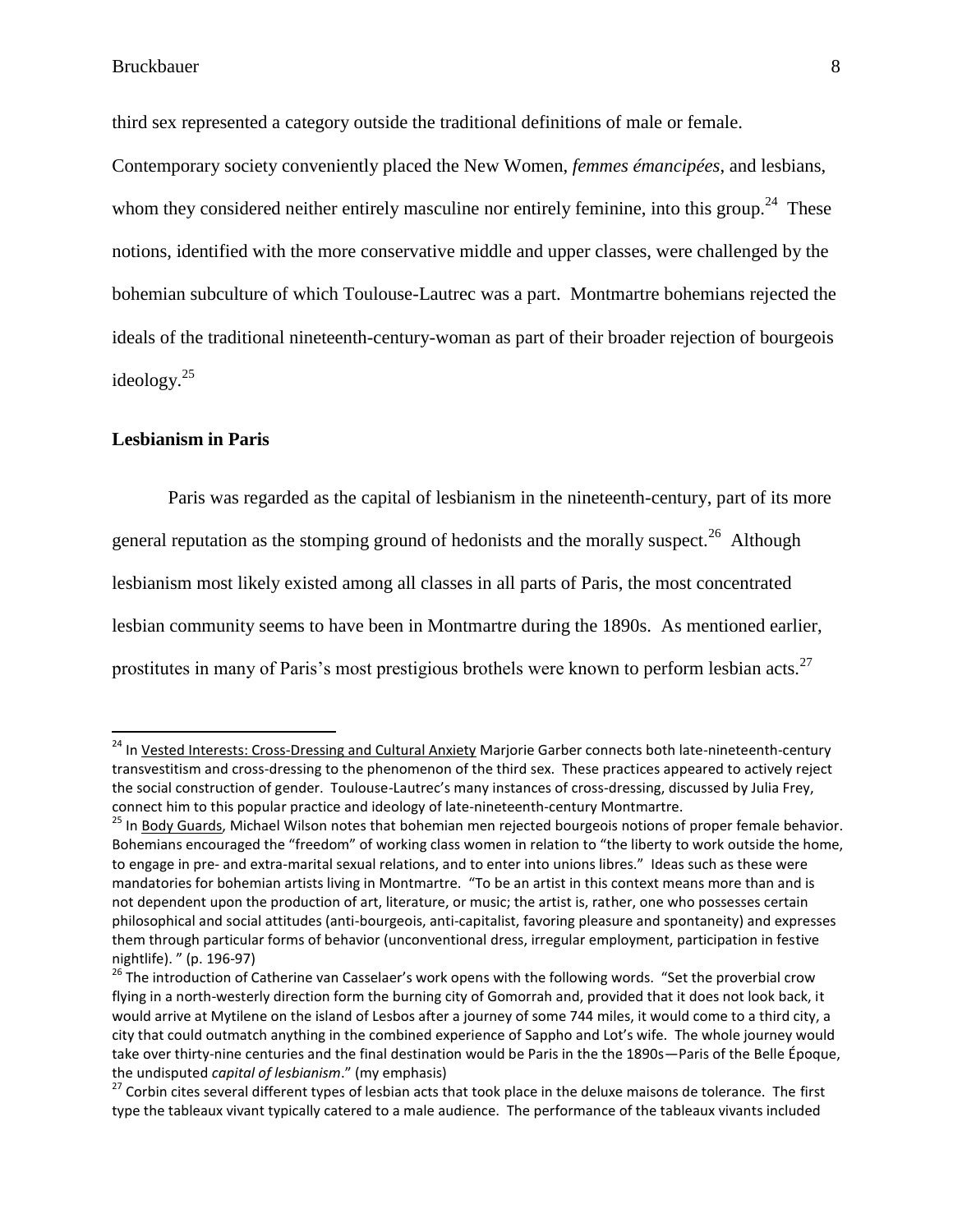However, lesbianism in brothels extended beyond the realm of the *tableaux vivants*. Some of the sex-workers were lesbians on and off the job. $^{28}$ 

#### **Lesbianism in Toulouse-Lautrec's Brothel Scenes**

Toulouse-Lautrec depicts many scenes of lesbian intimacy in the context of the brothel (Fig.1 and Fig. 2). Several biographers have noted he actually lived in some of the more fashionable *maisons de tolerance* off and on for several years in the 1890s, renting a room and sketching at his leisure.<sup>29</sup> Art historians have focused almost exclusively on his brothel scenes in discussions of lesbianism. However, contemporary women who were lesbians appear throughout much of his oeuvre, often outside the context of the brothel. Most of his depictions of lesbian subjects occur after 1891. These works included paintings, drawings, and lithographs like his 1896 album *Elles*, which featured a variety of brothel scenes, his 1894 illustration for *Eros Vanné*, and his 1897 lithograph *Dancing at the Moulin Rouge* (or *Couple Waltzing*). The view he offers us into the seemingly private brothel scenes such as his 1894 work *Women Resting* (Fig. 1), seems raw and unsanitized. Looking at this piece, we get the impression that these were reallife scenes of specific lesbian couples, not just voyeuristic fantasy. This could very well be the case considering Toulouse-Lautrec"s intimate relationship with many of the prostitutes not only

such various activities as the "inmates, entirely naked, abandon[ing] themselves to homosexual practices on a large black velvet carpet or in rooms hung with black satin to bring out the whiteness of their bodies. In other establishments the inmates were content to assume plastic poses on turntables operated by an electrical mechanism. Sometimes sexual monstrosities such as hermaphrodites or scenes of bestiality were displayed." Lesbian acts in service of female clientele also took place in these establishments, where "the keepers made it quite plain to new inmates that they 'would also be for women'." (p. 124-25)

<sup>&</sup>lt;sup>28</sup> Contemporary theory attributed this to the demoralizing nature of prostitution itself. Popular medical discourse described the prostitutes as becoming masculinized as a result of their sexual promiscuity. Images of inverts, hermaphrodites, and *clitorisme* (This is a disease caused by overstimulation of the female genitalia, commonly referred to in nineteenth-century literature relating to female prostitutes. This condition causes the clitoris to become engorged and eventually transform into a phallus.) plagued the minds of the public due to these reports and contemporary literary works such as Rachilde's *Monseiur Venus* and Victor Margueritte's *La Garçonne*. Several upscale brothels devoted themselves solely to a unique fare of sexually deviant acts, including sodomy and bestiality. For more information consult Casselaer, 44 and Corbin, 124-26.

<sup>&</sup>lt;sup>29</sup> Choquette, 159.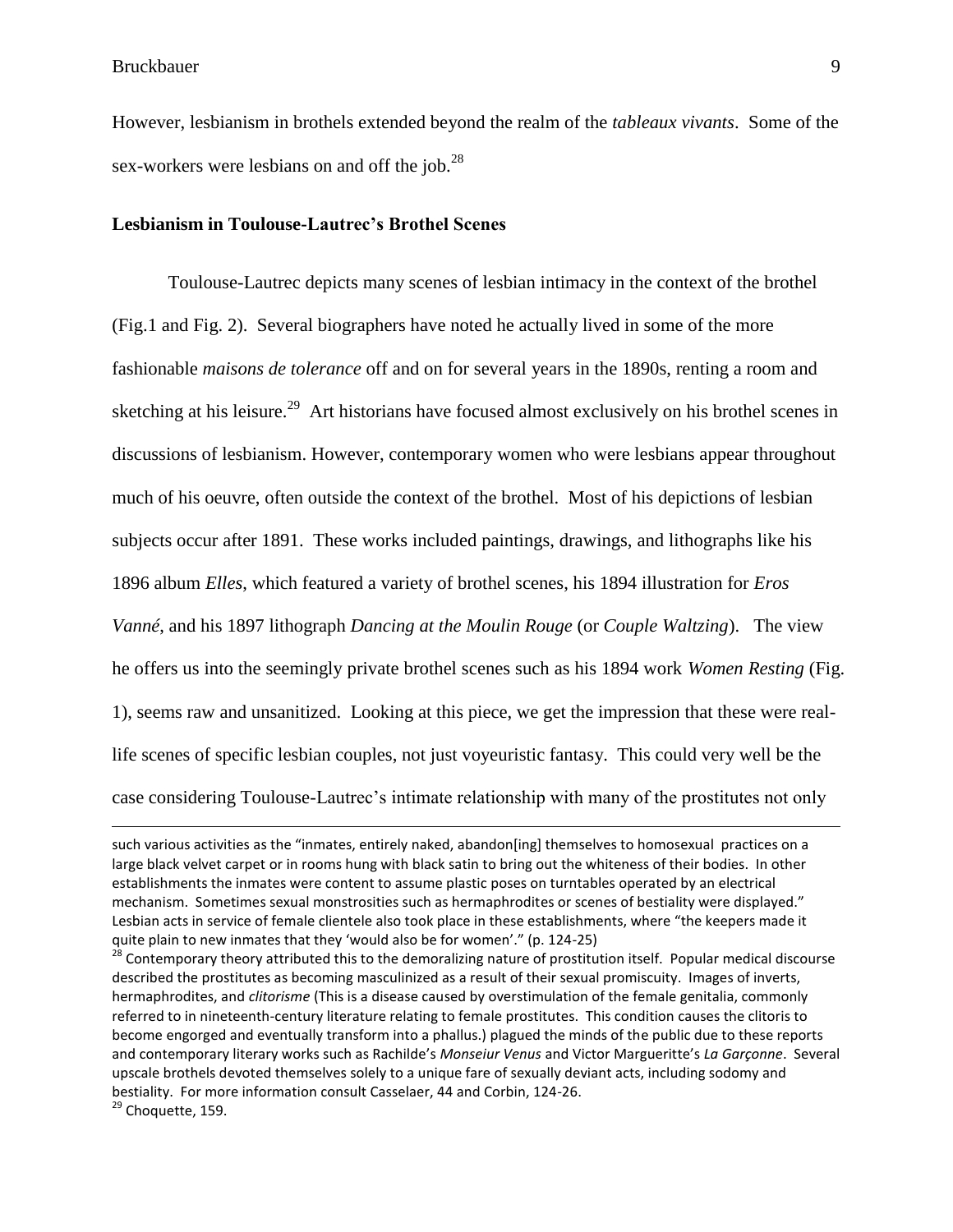as a client, but also a friend and confidante. Despite Toulouse-Lautrec"s level of access into the *maisons de tolerance*, there are indications that he posed some of these scenes in his studio.<sup>30</sup> Although many of the models may indeed have been lesbian couples, the portrayals we see in Toulouse-Lautrec"s compositions must always be understood as representation, sometimes staged in the artist"s studio, instead of as a picture window into reality.

#### **Contemporary Images of Lesbianism Outside the Brothel**

In art and literature, lesbianism frequently was associated with Parisian café culture. Several cafés were notorious for catering to a predominantly lesbian clientele, particularly La Souris, Le Rat Mort, and Le Hanneton.<sup>31</sup> The clientele of these establishments are described by Zola as aging and degenerate lesbians, who "excited by the scent of" young and beautiful girls, unsuspecting victims brought by some middle-aged lesbian, would "surround them like a pack of old bachelors anxious to ply them with dainty tit-bits."<sup>32</sup> The stereotype of the older, predatory lesbian was recognizable by her virility, masculine dress, and taste for cigars and sports.<sup>33</sup> Leo Taxil, a prominent journalist with an appetite for scandal, made Paris"s Champs-Élysée a popular rendez-vous spot for lesbian activity in his *La Corruption fin-de-siècle*, a series of stories released in 1891. He describes the bourgeois or aristocratic lesbians cruising the area between le

<sup>&</sup>lt;sup>30</sup> Although Toulouse-Lautrec lived in the brothels for extended periods of time on and off for several years, his letters document that he often recruited models to pose in his studio. He usually made many notes and sketches in public places, such as cabarets and cafés; however, he reserved the completion of most of his paintings for the studio.

 $31$  Frev, 374-75: "As an art student, Henry had also begun to frequent lesbian bars, especially two, located close to his studio in the rue Caulaincourt, called Le Rat Mort (The Dead Rat) and La Souris (The Mouse). There he observed, as Bonmariage said, 'with a sort of troubled fascination', the rituals, rules and relations of women who preferred the society of women."

<sup>32</sup> This is Zola's description of a lesbian café in *Nana* (1880).

 $33$  Albert, p.95.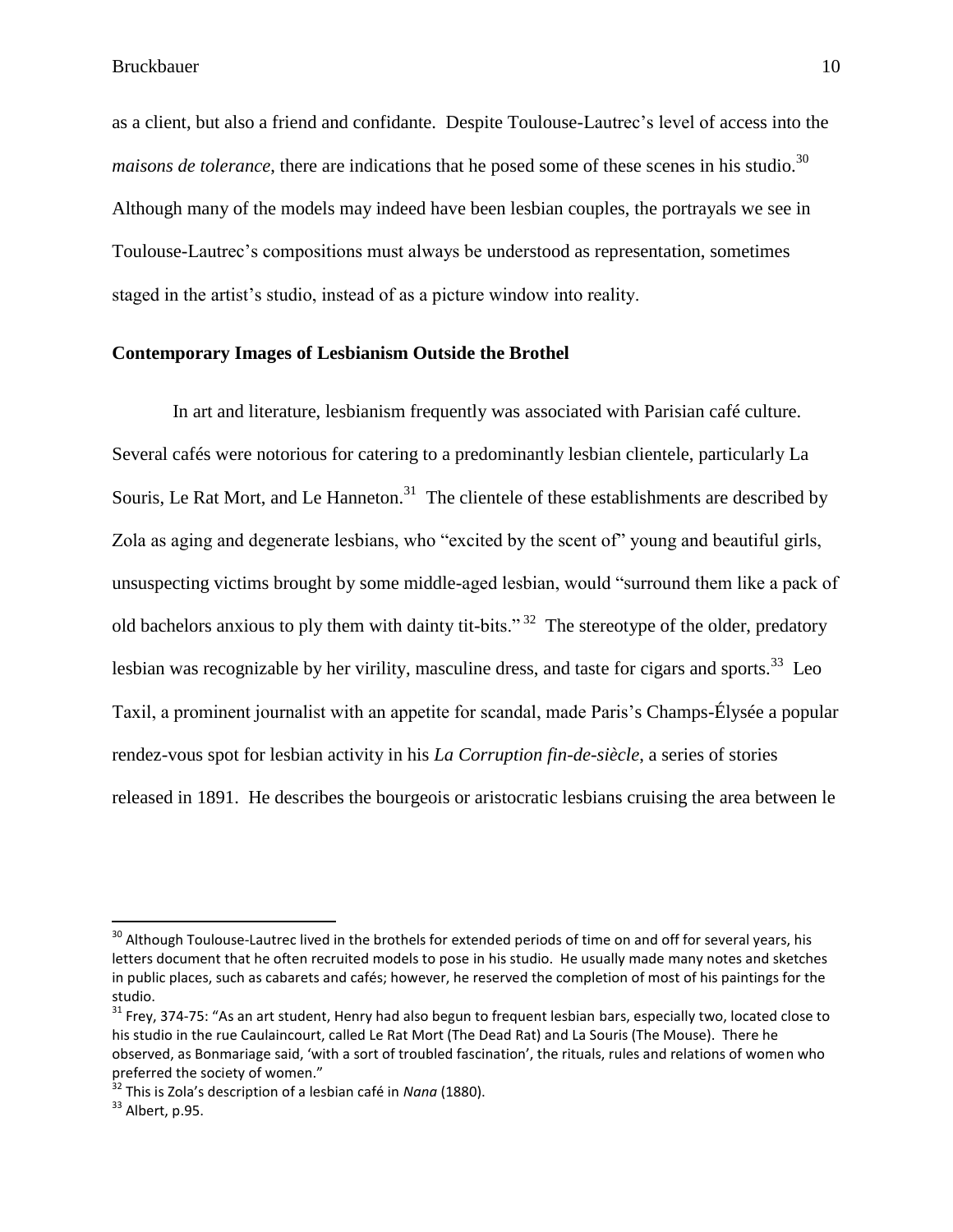Rond-point and la Place de la Concorde in their elegant carriages, identifiable by their pet poodles or by the "quick movement of their lips."<sup>34</sup>

#### **Toulouse-Lautrec's Depictions of Lesbians in the Form of Montmartre Celebrities**

The most famous lesbians of Paris in the 1890s were well-known celebrity entertainers of Montmartre, the stars of the dance-halls, café-concerts, and circuses, like La Goulue, La Môme-Fromage, May Milton, Jane Avril, and Cha-U-Kao.<sup>35</sup> Toulouse-Lautrec devoted a large portion of his work during the last decade of his life to the representation of these women in the context of Montmartre"s entertainment culture. To the modern viewer, these scenes of singers and dancers make no explicit reference to lesbianism and appear benign in comparison to Toulouse-Lautrec's overt representations of lesbian intimacy in brothels. In fact, they provide an entre into the butte"s lesbian subculture. As David Sweetman has argued, "lesbianism is the hidden subtext of much of Henri's mature years."<sup>36</sup>

#### **Jane Avril**

l

Of all the Montmartre celebrities Toulouse-Lautrec depicted who were lesbian or bisexual, Jane Avril stands out as one of the most complex. It is in his portraits of Avril that Toulouse-Lautrec's new model of absorbed female spectatorship is most apparent. Many of Toulouse-Lautrec"s images of Avril, such as *Le Divan Japonais* (Fig. 3) of 1892 and *Papa Chrysanthème* (Fig. 4) of 1895, picture her not as the object of the male gaze but as a spectator in

<sup>34</sup> Thomson, Richard. *A propos de lesbianisme clandestin en plein Paris: La décadence de la Rond-Point de Champs-Élysée de Louis Anquetin*. Histoire de l'Art. No. 50. (June 2002) : p. 77-84. p. 79

<sup>&</sup>lt;sup>35</sup> Louise Weber (1870-1929) was nick-named La Goulue or The Glutton in English because of her voracious appetite and decadent lifestyle; May Milton (birth and death dates unknown); Jane Avril (1868-1943); Yvette Guilbert (1867-1944); Cha-U-Kao (birth and death dates unknown) was also referred to as The Clowness and appeared almost exclusively in a clown outfit within Toulouse-Lautrec's work. Toulouse-Lautrec also used her as a model in his series *Elles*, and she regularly appears with another popular model of Toulouse-Lautrec's: Gabrielle. <sup>36</sup> Sweetman, David. Explosive Acts: Toulouse Lautrec, Oscar Wilde, Félix Fénéon and the art and anarchy of the fin-de-siècle. New York: Simon and Schuster, 1999. P. 358.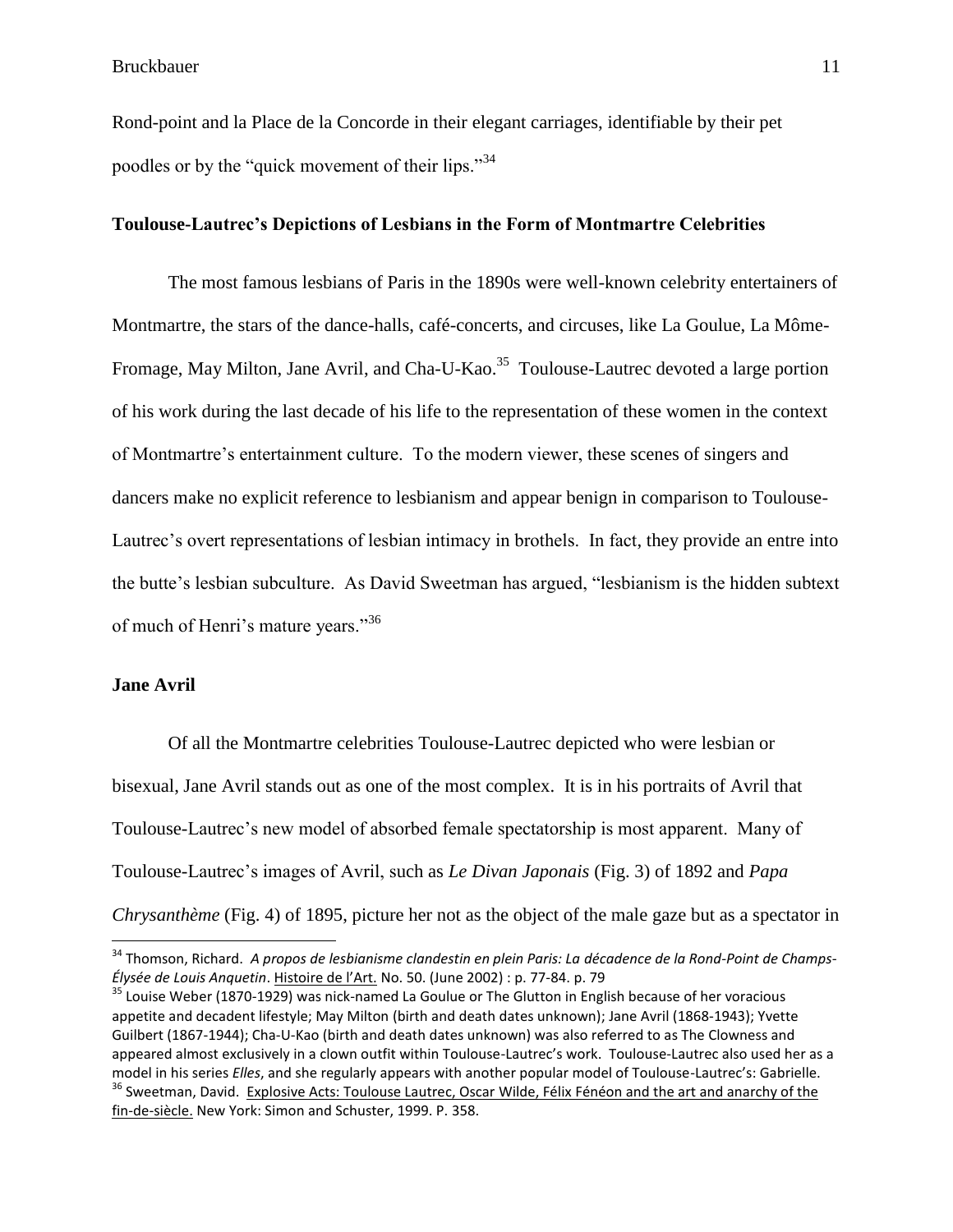her own right. Born in Paris in 1868, the illegitimate child of an Italian marquis and a Parisian demi-mondaine, Avril was raised in an abusive environment and at the age of sixteen began to demonstrate signs of mental instability. Family friends intervened and had her admitted to La Salpetrière, an institution for mental and nervous disorders.

It was in Salpetrière that she realized she had an aptitude for dancing, and after her release, she began earning a living dancing at venues like the Moulin Rouge, the Jardin de Paris, and the Folies-Bergère.<sup>37</sup> It was in this context, in the early 1890s, she met Toulouse-Lautrec, and he depicted her in twenty paintings, fifteen drawings, and several lithographs and posters between 1891 and 1899.<sup>38</sup> Unlike many of the female performers of Montmartre, Jane Avril was both educated and refined. She was said to have frequented the haunts of popular artistic and literary figures of the day such as Le Chat Noir and to have socialized with such literary stars as Mallarmé, Verlaine, and Arséne Houssaye.<sup>39</sup>

Though most literary descriptions of Avril emphasize her relations with male symbolist writers, she was in fact bisexual. Pessis and Crépineau describe her "ma[king] her home with certain ladies of the town,"<sup>40</sup> and several historians have noted she had a romantic relationship with the English performer May Milton. David Sweetman writes Avril and Milton never publicly admitted to the affair, but those in their immediate circle knew the two shared a small apartment in Montmartre.<sup>41</sup> He also describes an excerpt from Avril's memoirs that mention her stay with Milton"s family in London, including "a tale of how Jane and "Miss" snuggled down

<sup>&</sup>lt;sup>37</sup> Mack, Gerstle. Toulouse-Lautrec. New York: Alfred A. Knopf, 1938. P. 146-154. For Jane's biographical information consult her official biography: Shercliff, Jose. Jane Avril of the Moulin Rouge. Philadelphia: Macrae Smith Company, 1954.

<sup>&</sup>lt;sup>38</sup> Toulouse Lautrec's letters., p. 235. Letter 341 notes.

<sup>&</sup>lt;sup>39</sup> Pessis, Jacques and Jacques Crépineau. The Moulin Rouge. New York: St. Martin's Press, 1990. P. 28. <sup>40</sup> Pessis and Crépineau, 28.

<sup>41</sup> Sweetman, 355-57.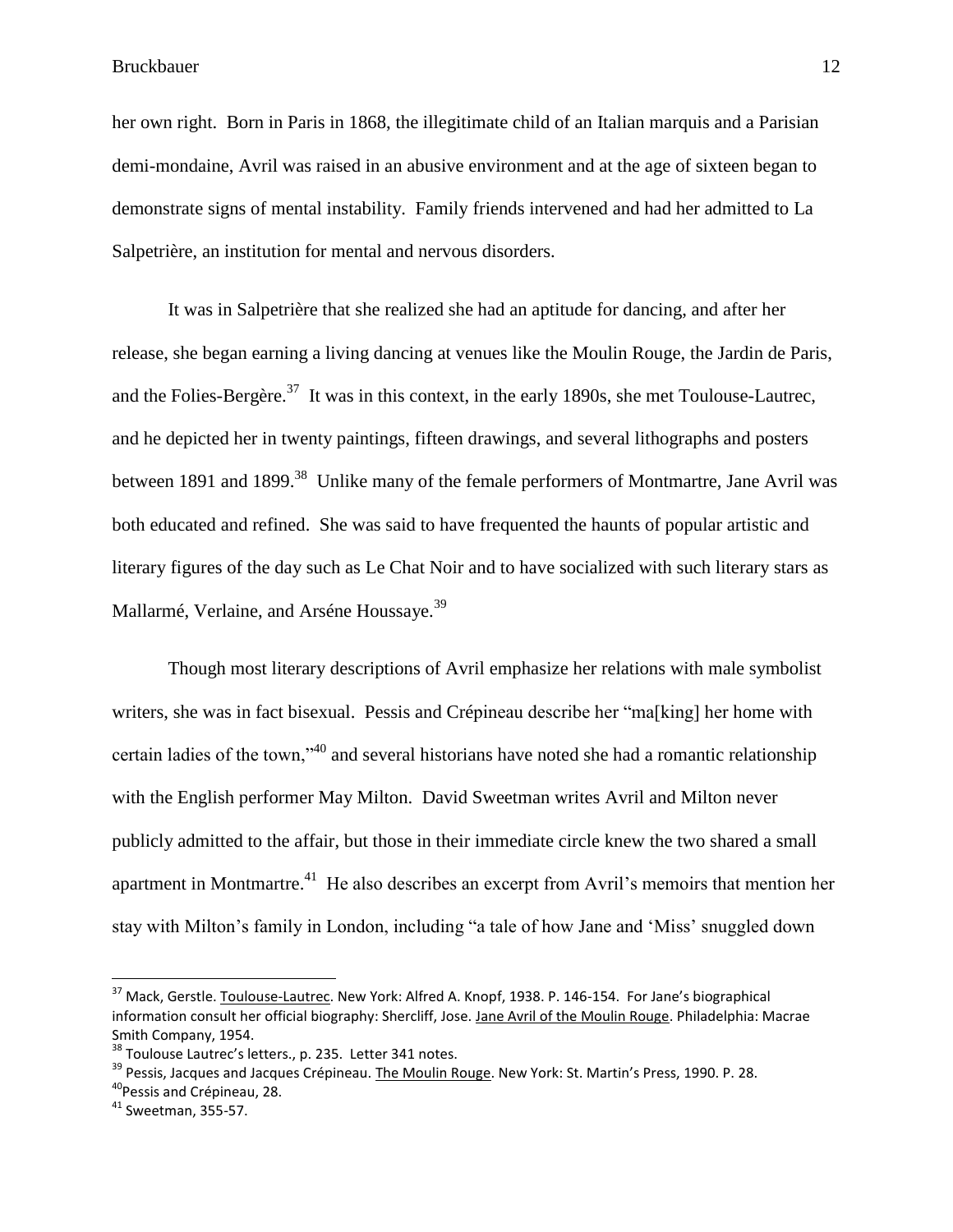out of sight in a carriage one night, details which leave the observant reader with little doubt about what was going on."<sup>42</sup> Although Toulouse-Lautrec never depicts Jane Avril in a manner that explicitly identifies her as a lesbian, in many works he pictures her in settings with lesbian subtexts. These works feature famous lesbian women and lesbian couples, with whom Jane Avril is associated by the presence of her distinguishable figure in the frame. Perhaps, it was her bisexuality that inspired Toulouse-Lautrec to depict her as "observer", a role traditionally reserved for the male flâneur, as well as 'the observed'. Jane Avril's financial independence, career outside the confines of domesticity, admission into intellectual and literary circles, and bisexuality positioned her in the realm of the "third sex."<sup>43</sup> Three works by Toulouse-Lautrec explicitly place Avril in the role of absorbed spectator, usurping the position usually occupied by a male flâneur in Impressionist and Post-Impressionist painting. *Le Divan Japonais* (Fig. 3) of 1893, *Papa Chrysanthème* (Fig. 4) of 1895, and the *Foire du Trône* tent decorations (Figs. 5 and 6) of 1895, will be the focus of the remainder of this study.

#### **Contemporary Spectacle and Spectatorship**

The ideas of spectacle and spectatorship, fundamentally related to flânerie, were not new to the 1890s, nor were they exclusive to Montmartre's bohemian counter-culture.<sup>44</sup> The concept of flânerie originated during the July Monarchy and was all but institutionalized with the

 $\overline{a}$ 

 $42$  Sweetman, 355-57.

<sup>&</sup>lt;sup>43</sup> Additionally, the conflict between her obviously feminine appearance and her independent lifestyle, typically reserved for males, would have increased the likelihood that her contemporaries viewed her as a problematic figure: a member of the third sex.

<sup>44</sup> In Spectacular Realities: Early Mass Culture in Fin-de-Siècle Paris, Vanessa Schwartz discusses the emergence of a shared mass culture in the second half of the nineteenth-century that centered on public spectacle. Schwartz describes how everyday realities were sensationalized through the emerging media culture, which created a shared "reality" or mass culture. Obviously, with the creation of spectacle, spectatorship is implied, and the creation of an egalitarian shared culture embodied in the grandes boulevards and other public forms of amusement meant that spectatorship was ever-present. The spectacle-spectator relationship defined modernity in late-nineteenth-century France and set a stage for figures such as the flâneur, flâneuse, and the third model for which I argue in this paper. See Schwartz's work as well as Guy Dubord's Comments on the Society of Spectacle. New York: Verso, 1990.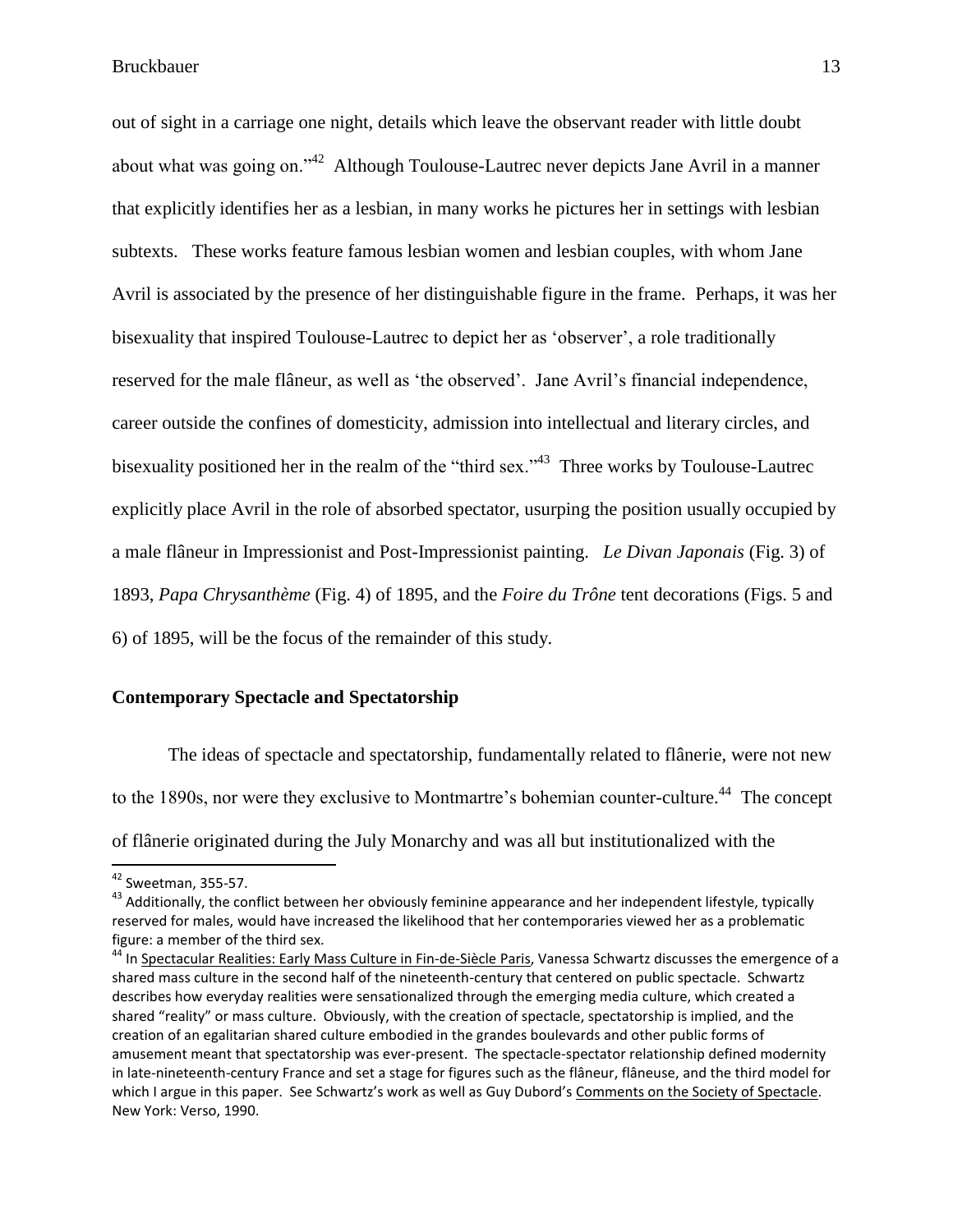Hausmannization of Paris.<sup>45</sup> The grands boulevards, display windows, and exhibitionary culture, made the act of "looking" central to the experience of urban modernity, and the figure most closely identified with this activity was the flâneur. This man-about-town is commonly described by writers and depicted by artists of the period as ever-present and yet emotionally detached.<sup>46</sup> The Impressionists frequently included flâneur figures in their works, especially those depicting cafés, theatres, boulevards, and other public arenas of "looking." Caillebotte foregrounds the flâneur, for example, in such works as *The Pont de l'Europe* of 1876 (Fig. 7) and *Paris Street: Rainy Weather* of 1877. Degas regularly incorporated the flâneur's masculine proprietary gaze in the private backstage spaces of the Paris ballet (Fig. 8).<sup>47</sup>

The idea of flânerie, as an exclusively masculine practice, is challenged according to John House by works like Manet"s *Olympia* of 1863, *Nana* of 1877, and *A Bar at the Folies*  Bergères of 1881. In all three, a female figure stares pointedly at the viewer.<sup>48</sup> In some ways, these works foretell Toulouse-Lautrec"s representations of Avril in the 1890s, with one important difference. Instead of looking out of the picture plane and unsettling the viewer's gaze,

<sup>&</sup>lt;sup>45</sup> Hausmannization was contrived under Napoleon the III and executed by his Prefect of the Seine Baron Georges Haussmann. Schwartz, 3: "As an elaboration of modernization, the city's redesign expressed its material fulfillment as a site created by and for the bourgeoisie in its transformation from an industrial to a commercial capital." Hausmannization created a space in which everyone could engage in "looking". Schwartz comments that "unlike the model of the Panopticon [Foucault's theory] wherein everyone could be seen, urban spectacle, rather, urged everyone to see." Schwartz, 3-5.

<sup>46</sup> For an overview of the role of the flâneur in 19th century Paris, see John House's chapter *The Viewer of Modern Life* in Impressionism: Painting and Politics. New Haven: Yale University Press, 2004.

 $47$  Degas also implies the idea of voyeurism and conspicuous spectatorship associated with the flâneur by employing awkward angles and perspectives from which we see the performers. This heightens the viewer's awareness that they are being inserted into the space occupied by this ubiquitous spectator. This is evident in such works as *The Orchestra of the Opera* of 1870, which focuses on the musicians in the orchestra pit as the main subject instead of the on-stage dancers, who are decapitated by the upper edge of the canvas.

<sup>&</sup>lt;sup>48</sup> House. 132-34. House also discusses the rejection of the masculine gaze in the work of Berthe Morisot. In many of Morisot's depictions of women, the subjects challenge, evade, or reject the traditional access awarded to the flâneur. For example in Morisot's *At the Ball* of 1875, the figure appears to actively disengage from the viewer, casting her gaze upon something outside of the picture plane and signaling her inapproachability by holding her fan in a manner that obstructs the spectator's view of the left side of her face. House argues that this consistent theme in Morisot's oeuvre indicates the intentional rejection of the male gaze and a "deliberately [...] antiflâneurial position."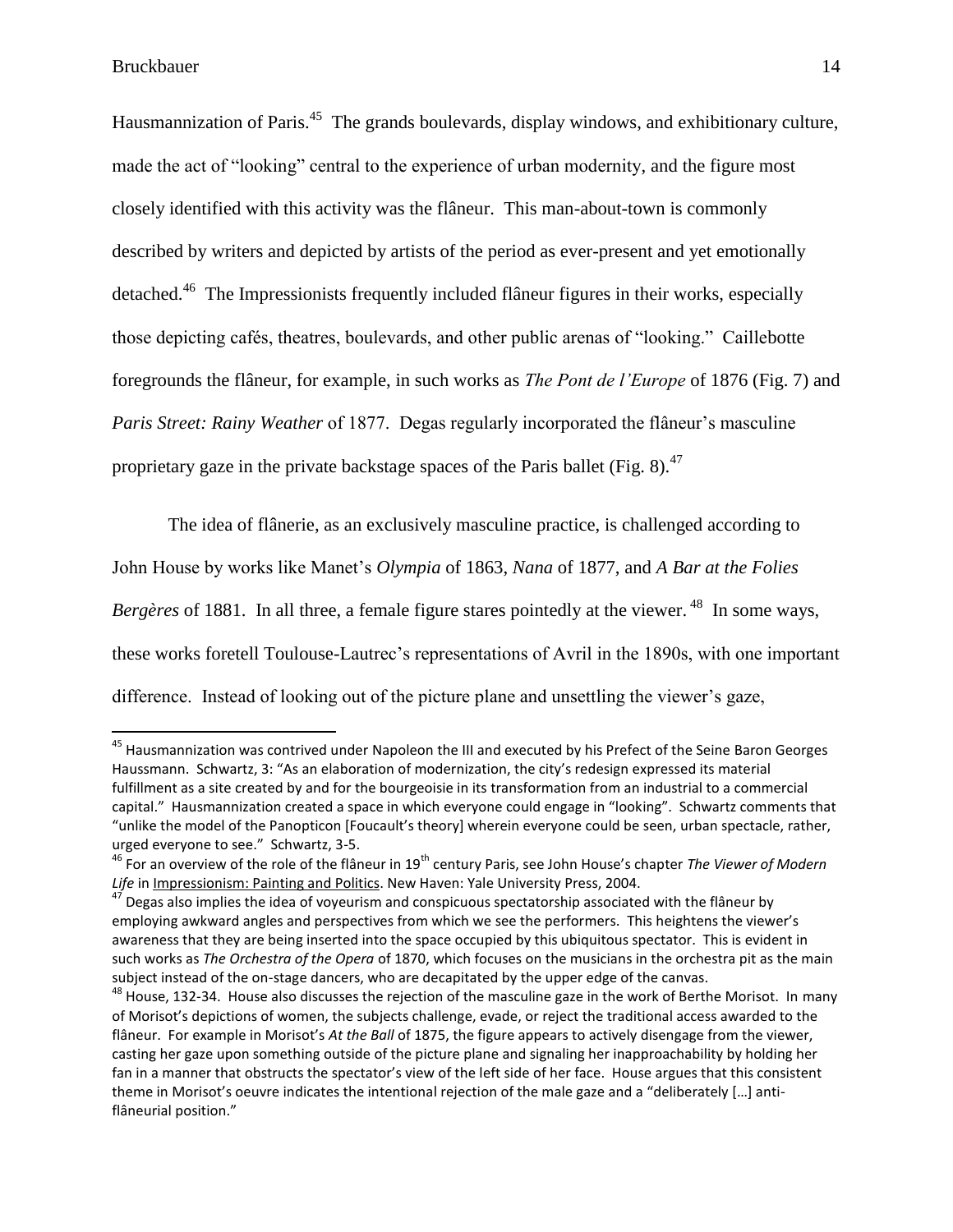Toulouse-Lautrec"s representations of Avril show her in profile or from behind, in ways that invite both male and female viewers to identify with her.

#### **Entrance of the Flâneuse**

Art historian, Ruth Iskin, explores the idea of the *flâneuse*<sup>49</sup> in late-nineteenth-century Parisian culture. She attributes the appearance of the *flâneuse* to the rise of consumer culture in the late-nineteenth-century. The rise of the department store and shopping culture, primarily catering to the female consumer, gave respectable Parisian women a legitimate reason to be out on the streets engaged in the activity of "looking". Due to the fact that these stores" clientele was predominantly female, many poster advertisements of the 1890s picture fashionable, modern women "looking" as they stroll the busy boulevards and scrutinize goods in shop windows.<sup>50</sup> The ideas proposed by both House and Iskin in relation to the concepts of the "New Woman" and the *flâneuse* are particularly interesting when considered in relation to lesbianism in the latenineteenth-century.<sup>51</sup>

<sup>&</sup>lt;sup>49</sup> Female counterpart of the flâneur. For more information on the flâneuse see D'Souza, Aruna and Tom McDonough eds. The Invisible Flâneuse?: gender, public space, and visual culture in nineteenth-century Paris. New York: Manchester University Press, 2006.

<sup>&</sup>lt;sup>50</sup> Iskin, 113-128. Chapter entitled *The flâneuse in French fin-de-siècle posters: advertising images of modern women in Paris* in The Invisible Flâneuse?.

<sup>&</sup>lt;sup>51</sup> The depiction of an absorbed female spectator exists outside the realm of Toulouse-Lautrec's images of Montmartre lesbians and poster advertisements featuring the flâneuse of the 1890s. A similar model appears as early as the 1870s and 1880s in Degas's and Renoir's works depicting audiences at the Paris opera. Although Toulouse-Lautrec's works depicting females engaged in active looking appear more explicitly, frequently, and in a broader range of contexts, these earlier images seem to imply that the creation of an absorbed female spectator is not unique to the 1890s nor to the work of Toulouse-Lautrec. Additionally, Toulouse-Lautrec's own depictions of women, explicitly known to be heterosexual, such as Misia Natanson, wife of Toulouse-Lautrec's well-known friend Thadée Natanson, one of the editors, publishers, and financers of La Revue Blanche, in the act of engaged looking appear to indicate that the role of the active female spectator also was not unique to the Montmartre lesbians, although I would argue that it is much more frequent and pronounced. Misia Natanson certainly represented a type of new woman of the nineteenth-century. After her marriage to Thadée Natanson, she became the queen of *La Revue Blanche* and was highly involved in its production as well as in entertaining the many unconventional and typically bohemian figures who surrounded it. Perhaps the strong admiration and infatuation, or "puppy love" as Julia Frey terms it, that Toulouse-Lautrec felt for both Natanson and Avril explains his similar depiction of the two as learned, engaged spectators.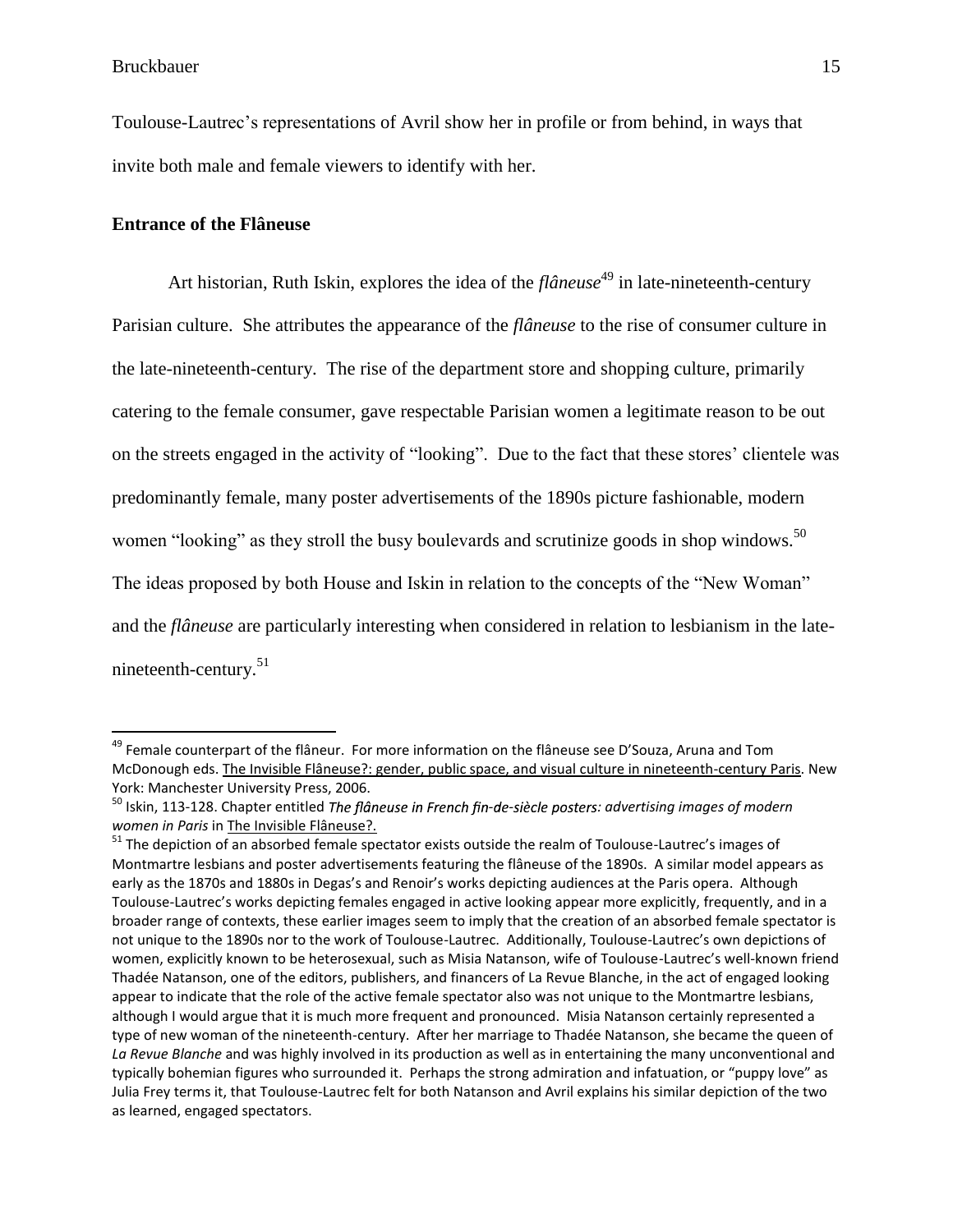#### **Lesbian Spectatorship in the Work of Toulouse-Lautrec**

#### *Le Divan Japonais*

Works such as *Le Divan Japonais* of 1893 (Fig. 3), *Papa Chrysanthème* of 1895<sup>52</sup> (Fig. 4), and the *Foire du Trône* tent decorations of 1895 (Fig. 5 and Fig 6), which depict the decadence of Montmartre's nightlife in cabarets, cafés, theatres, and brothels, call attention to nineteenth-century conceptions of spectacle and spectatorship. These images, featuring Montmartre"s lesbian celebrities, including Jane Avril, Yvette Guilbert, and La Goulue, challenge the traditional role of the male flâneur and blur the lines between spectator and spectacle. In each of these images, Avril appears as an engaged spectator in a state of absorbed "looking". Toulouse-Lautrec"s placement of Avril in this role disrupts the masculine prerogative of flânerie and creates a new model for "looking", distinct from both the flâneur and flâneuse. In many of his representations of Montmartre nightlife, Toulouse-Lautrec included the figure of the male flâneur but showed him "neutralized" or preempted by the presence of a "New Woman", who assumes the primary position of spectator. Toulouse-Lautrec's 1893 lithograph, *Le Divan Japonais* (Fig. 3), for example, depicts Jane Avril at a café-concert. She sits directly in front of the orchestra, whose instruments can be seen poking out of the orchestra pit. Baron Edouard Dujardin sits beside Avril, and Yvette Guilbert performs on the stage in the upper right. Dujardin was an aristocrat and member of Montmartre's intellectual elite.<sup>53</sup> The angle Toulouse-

<sup>&</sup>lt;sup>52</sup> This date refers to the final stained glass version by Tiffany. The date of the study sketch that Toulouse-Lautrec sent to Tiffany is uncertain. Lautrec made sketches of the original performance of Papa Chrysanthème in 1892; however, none are an exact match for this study. It is likely that when Toulouse-Lautrec found out about the commission for the window from Siegfried Bing in 1895 that he combined several previous studies to create this final image to be sent to Tiffany.

<sup>&</sup>lt;sup>53</sup> Frey, 264. Dujardin was a friend of Toulouse-Lautrec, who regularly shared his table at the Moulin Rouge. He was one of the first serious intellectuals to be included in Toulouse-Lautrec's circle and had a profound impact on the definition of high-culture in contemporary France. Frey describes him as "thin, with a dropping lower lip and a great deal of frizzy red hair and beard, Dujardin tried to overcome his inauspicious appearance by being something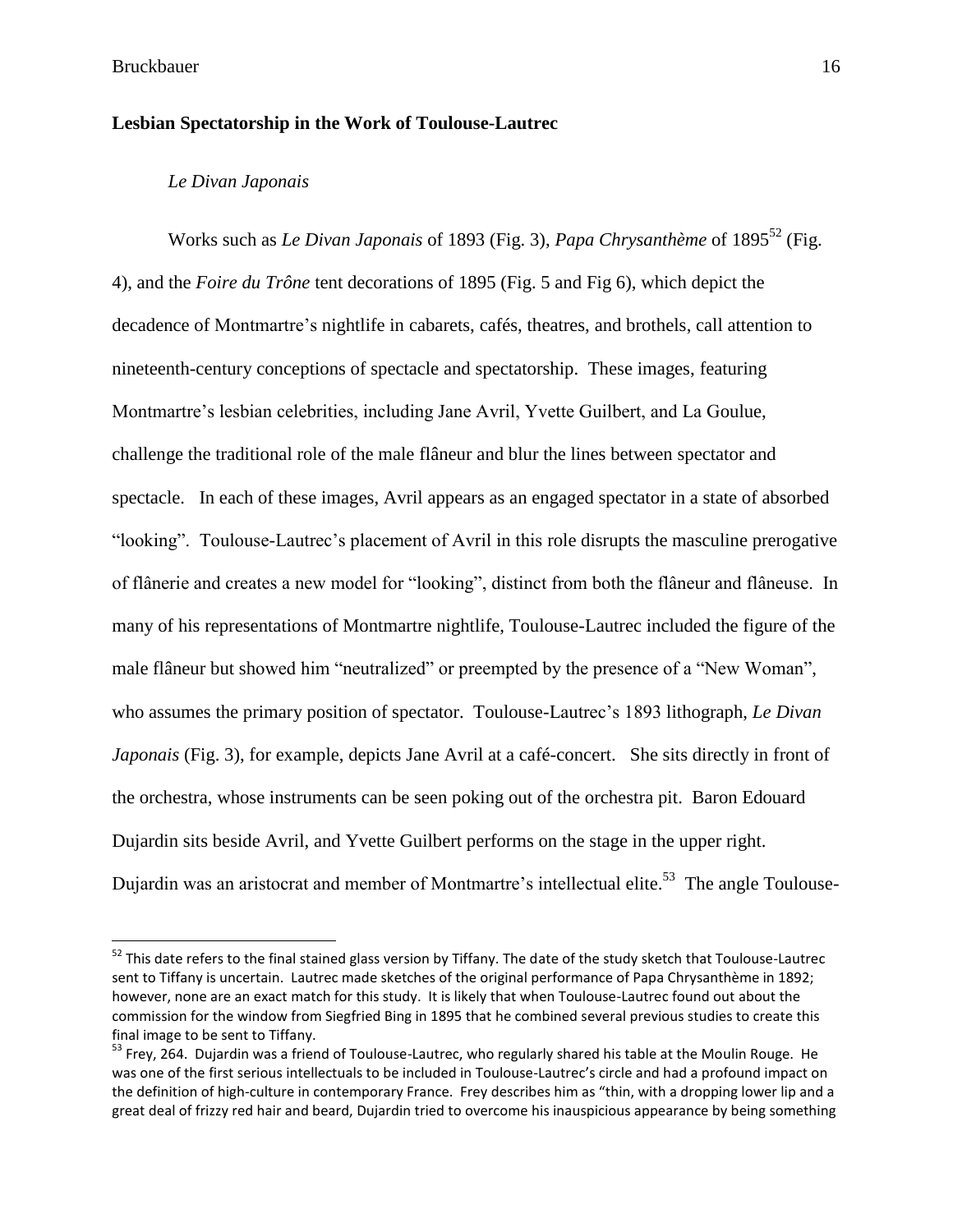Lautrec selects makes it appear that Avril has turned her back on Dujardin as she watches the performance, actively directing her gaze at something outside the left edge of the picture plane. Here, Toulouse-Lautrec features Avril as both spectator and spectacle. The performer, Yvette Guilbert, should be the true subject or spectacle of the work, but Toulouse-Lautrec relegates her to a very small portion of the overall composition; moreover, her head is cut off by the upper edge of the lithograph, in ways that recall Degas's decapitated dancers.<sup>54</sup> However, Guilbert is still identifiable by her long black gloves, the attribute Toulouse-Lautrec made famous in his posters of the singer as the sign of "Guilbert-ness." Art historian Griselda Pollock likens the gloves to the "cocked leg" Toulouse-Lautrec invoked to signify Avril.<sup>55</sup> In *Le Divan Japonais*, Avril holds a black fan that echoes Guilbert's glove. The fan and two ambiguous elements that are also phallic have received virtually no commentary: the yellow "sack" below the fan and one of the dark silhouettes protruding from the orchestra pit. Avril"s identification with traditionally masculine attributes is consistent with her primacy as 'spectator' in the composition and Dujardin"s secondary position. He is at once present, but excluded or denied access to the principle relation between spectator, Avril, and spectacle, something outside the parameters of the composition. This limited or reduced access allotted to the male flâneur is a consistent theme in Toulouse-Lautrec's depictions of lesbians at Montmartre's cabarets and cafés.

*La Goulue Entering the Moulin Rouge* of 1891 (Fig. 9) offers another example of the traditional male flâneur"s marginalization. Here La Goulue is pictured entering the Moulin Rouge arm-in-arm with two women, who flank her on either side. Her arrogant and aloof

 $\overline{a}$ 

of a dandy, affecting a monocle and an ever-present lace-trimmed handkerchief. He had a reputation as a risktaker, betting assiduously on horse races and getting into romantic scrapes that at least once ended in a duel." Through Dujardin Henry was exposed to a broader intellectual circle outside his artist friends.

<sup>54</sup> See Degas' *The Orchestra of the Opera* of 1870.

<sup>&</sup>lt;sup>55</sup> Pollock, Griselda. Differencing the Canon: Feminist Desire and the Writing of Art's Histories. New York: Routledge, 1999.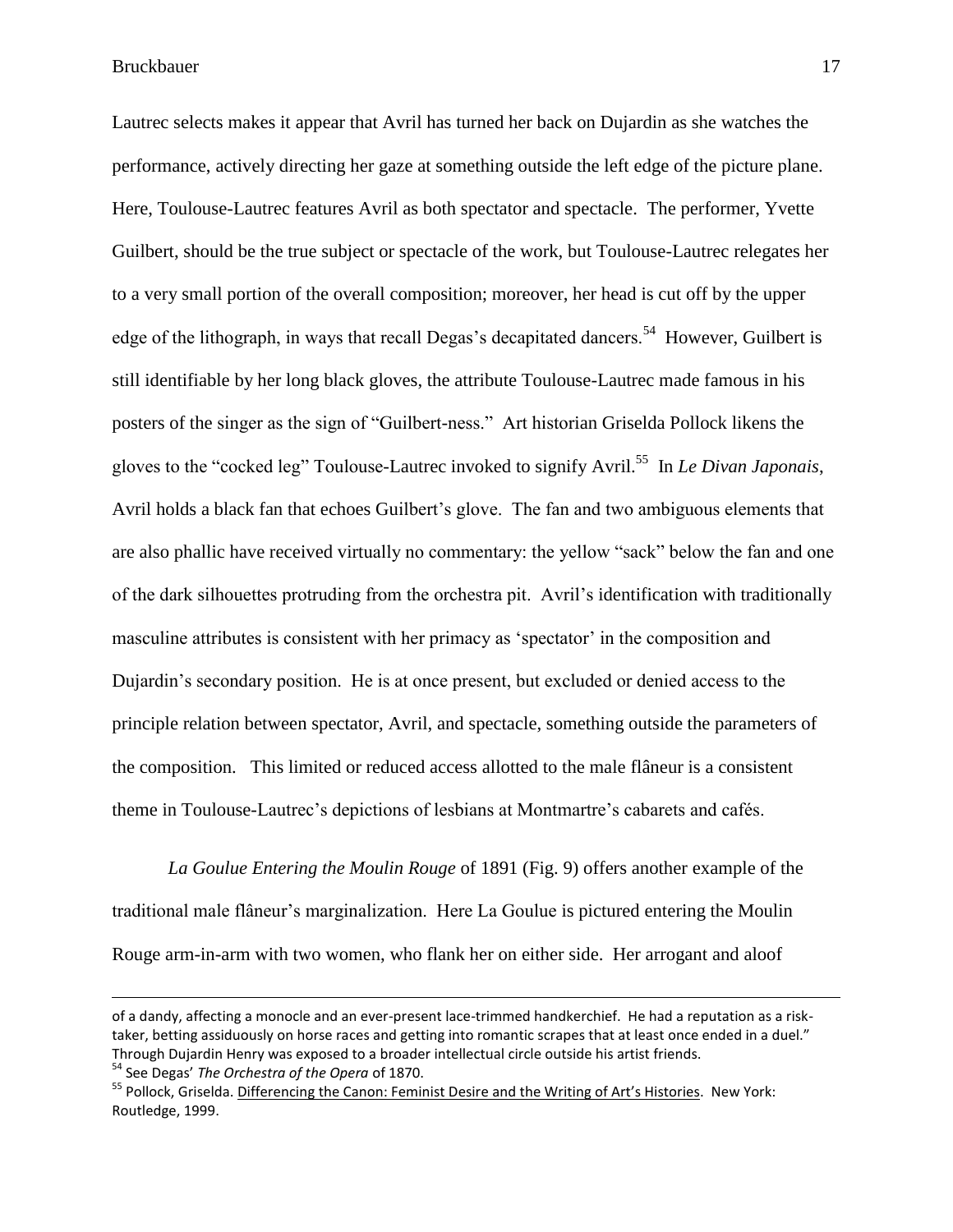$\overline{a}$ 

expression asserts her primacy. The man in the top hat behind her in the background doesn"t dare glance in her direction. Louis Anquetin"s *Au Bar* of 1891 (Fig. 10) depicts a similar dynamic. Anquetin was a contemporary and close friend of Toulouse-Lautrec. They worked at Bonnat and Cormon's ateliers together.<sup>56</sup> They remained friends after they left Cormon's, and Toulouse-Lautrec would have been familiar with Anquetin"s work as they exhibited together yearly at Les XX in Brussels. Belgian art critic and poet Emile Verhaeren wrote in a review of Les XX that "he found important similarities" in their observations of contemporary society.<sup>57</sup> Anquetin"s *Au Bar* depicts two women engaged in what appears to be a flirtation at a bar. A third female figure in the background blocks the gaze of the only male figure in the work, whose form is barely visible in the right of the canvas.

The displacement of the male flâneur is further illustrated in a prepatory sketch and lithograph by Toulouse-Lautrec for his series *Elles*. The 1895 original chalk sketch entitled *Woman in a Corset* (Fig. 11) features a half-dressed woman at her vanity. Next to her sits a fully-clothed man in a top hat, who intently stares at her as she undresses. His face, obscured in the shadows, has a predatory and menacing quality. In contrast, the final lithograph (Fig. 12) of the same title, dated 1896, illustrates the two figures in an extremely different manner. The female figure still stands at her vanity removing her corset as the male gazes from a chair in the corner; however, the tone has changed entirely. The male figure sits straight up in the chair; he appears both younger and more timid than in the first depiction. The woman is depicted virtually identically to the first image, however the mirror in front of her has doubled in size, placing a

<sup>&</sup>lt;sup>56</sup> Frey, 134-35: "Anquetin took Henry under his wing, protecting him from the humiliations that might otherwise have made the gross verbiage and brutal hazing typical of *rapins* an unendurable torture."

<sup>&</sup>lt;sup>57</sup> Frey, 239. The quote above is Frey's interpretation of Verhaeren's observations; however Verhaeren, in examining both artists' works, noted "certain feminine types are shown with depth and decisiveness. Certain slyness, the chilly enigma of certain glances, the perversity revealed by a particular attitude or posture, are all present."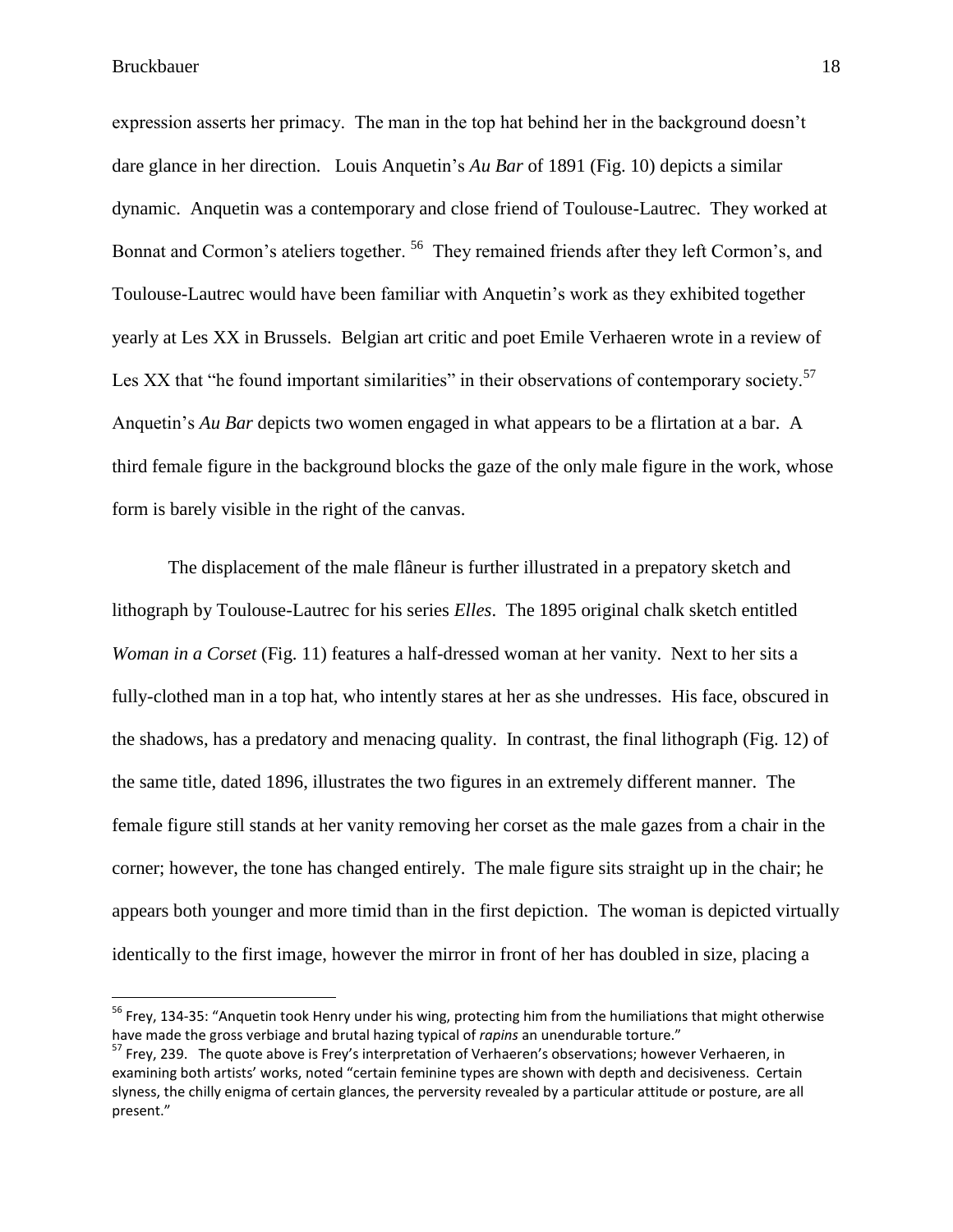greater emphasis on her engagement with her toilette. These deviations from the original sketch stress the female figure's engagement with herself and deemphasize the male flâneur's view.

#### *Papa Chrysanthème*

In many of Toulouse-Lautrec's works the flâneur is conspicuous by his absence. The space traditionally reserved for male spectatorship has been given over to a woman. Toulouse-Lautrec"s design for a stained glass window executed by the American artist Louis Comfort Tiffany in 1895 illustrates this substitution. The sketch, entitled *Au Nouveau Cirque* or *Papa Chrysanthème* (Fig. 4), depicts the show *Papa Chrysanthème* which debuted at the Nouveau Cirque in November of 1892. The upper right quadrant illustrates the performers in the circus ring, in the center of which we see the main character in the show"s narrative: the European fiancée of a Japanese prince. In this scene, she presents herself to her husband"s courtiers, the five male figures seated outside the center ring, in a ceremonial dance reminiscent of Loïe Fuller's performances of the same decade. The conventional display of a female body to a male audience is trumped, however, by the much larger female spectator occupying the remaining three-quarters of the image. Seen from behind, she wears a long black dress, nipped at the waist, with a full collar and sleeves. She also wears an extravagant black hat and in her gloved hand holds a pair of opera glasses, the signifier of her spectatorship. Her hair is a vibrant red, which starkly contrasts with her black attire. Her trim figure dominates the painting and distracts our attention from the anticipated subject of the work: the performers in the ring.

The unique compositional layout of this study, where the focus is on the spectators, rather than the performance itself, was common in the work of nineteenth-century artists such as Degas and Renoir. However, the marked difference between Toulouse-Lautrec"s work and the others is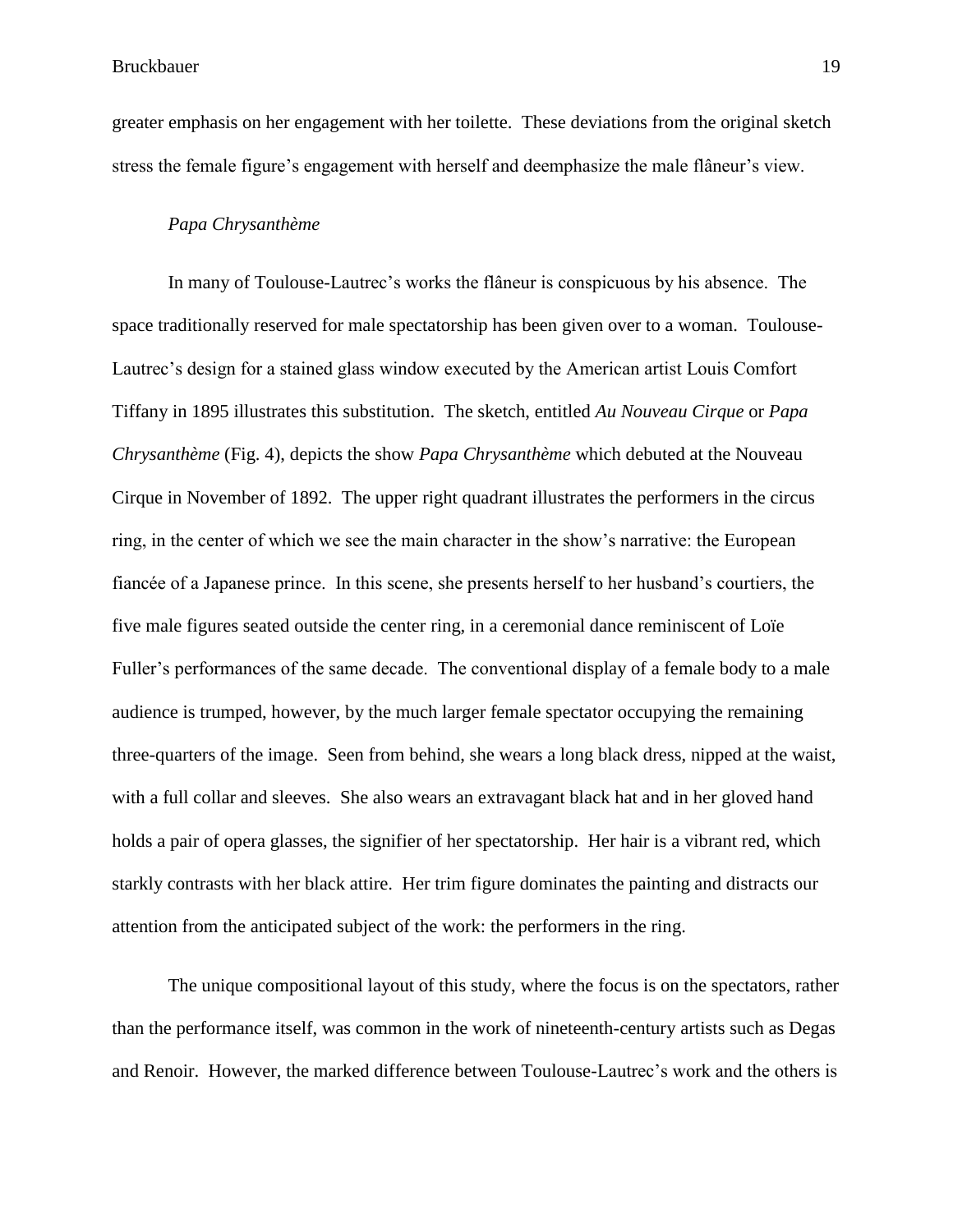$\overline{a}$ 

that Degas and Renoir reinforce the role of spectator or flâneur as distinctly masculine. In Toulouse-Lautrec's image, the female figure in the audience simultaneously performs the roles of spectator and spectacle.<sup>58</sup>

The identity of the female spectator in *Papa Chrysanthème* has not been determined; however, I would argue that she is Jane Avril. Avril was famous for the elaborate hats she wore; they served as a hallmark of her wardrobe and an easily identifiable symbol of her person. The hair and attire of this figure support this identification as do Toulouse-Laturec"s previous representations of Avril. He sketched and painted her from behind on several occasions. Figs. 13 and 14 illustrate the similarity between the figure of the female spectator in *Papa Chrysanthème* and other depictions of Jane Avril. In *At the Moulin Rouge* of 1895 (Fig. 13), for example, the seated Avril wears an almost identical hat and a dress with a strikingly similar collar to that of the figure"s in *Papa Chrysanthème*. It is probable that Toulouse-Lautrec used his previous sketches of Avril and sketches from the 1892 performance of *Papa Chrysanthème* to create the study for Tiffany. What is the significance of this work if the figure is in fact Jane Avril? One of Montmartre"s most well-known bisexuals would be usurping the role traditionally reserved for the male flâneur, watching a circus performer dance in the unmistakable style of Loïe Fuller (Fig. 15), another well-known lesbian of the period.<sup>59</sup> A space once accessible only to the male flâneur is translated to the realm of absorbed female spectatorship. The replacement

<sup>58</sup> In *Suspensions of Perception*, Jonathan Crary addresses the contemporary role of spectator and spectacle. He identifies the "crisis of attentiveness" as a characteristic symptom of modernity, driven by capitalist forces, which challenge any meaningful attention and perception by encouraging the production of a never-ending splendor of products and sources of stimulation.<sup>58</sup> This lack of attentiveness or meaningful engagement between spectator and the object of the gaze is clearly seen in the figure of the nineteenth-century male flâneur. The flâneur always appears in a state of detached looking. This is markedly different from contemporary depictions of female spectatorship, in which the viewers appear on the opposite side of the spectrum, completely engrossed and spellbound by the subject of their gaze.

<sup>&</sup>lt;sup>59</sup> Frey, 316-317. Here Frey discusses the similarity in dance style and lighting effects of the Papa Chrysanthème performance and Loïe Fuller's performances. She also mentions Fuller as an "avowed lesbian" as do Felicia McCarren and Garelick.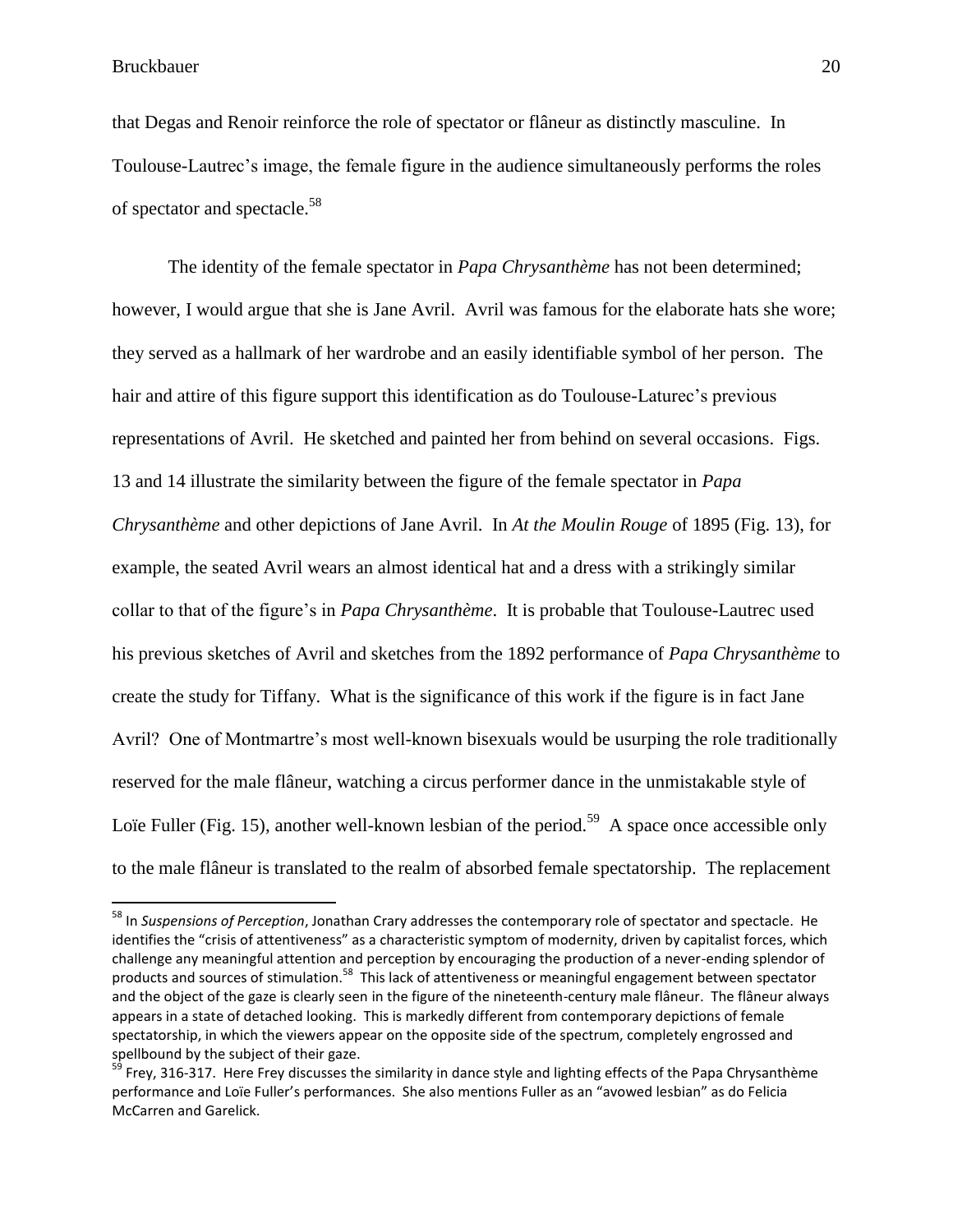of a male flâneur with an absorbed female spectator occurs throughout Toulouse-Lautrec"s oeuvre, particularly, as I have argued, in works which feature Jane Avril.

Toulouse-Lautrec actually reverses the dynamic found in the treatment of similar subjects by one of the artists he most admired, Edgar Degas, in *Dans les Coulisses* of 1899 (Fig. 16) and *La Spectatrice* of 1893 (Fig. 17). For example, not only has he omitted the male flâneur, but he has inverted the traditional spectator-spectacle relationship by making male figures the object of the female gaze.

#### *La Foire du Trône Tent Decorations*

The subordination of the male flâneur to a female spectator occurs in two pieces Toulouse-Lautrec produced as tent decorations for La Goulue at *La Foire du Trone* in 1895 (Fig. 5 and Fig. 6), where she was attempting a comeback after leaving Montmartre several years prior.<sup>60</sup> Each of the canvases depicts La Goulue performing at the Moulin Rouge, one with her partner Valentin le Désossé and the other with several near eastern musicians. Jane Avril appears as a spectator in both of these works, as do many other well known Montmartre personalities.<sup>61</sup> Although, Avril appears as only one of many spectators in these images, she is both the only female and the most prominent figure depicted in Fig. 6. Her conspicuous hat and full dress, similar to her depiction in *Papa Chrysanthème*, make her both immediately recognizable and dominant. Toulouse-Lautrec placed her in the center of both canvases, each time directly aligned with La Goulue, the ostensible subject of the works. The clear emphasis given to the figure of Jane Avril highlights her position not only as spectator of Montmartre

 $^{60}$  For biographical information on La Goulue, consult Gerstle Mack's book Toulouse-Lautrec, within which there is a brief chapter on the life of La Goulue.

 $61$  This was likely for the purpose of lending legitimacy to La Goulue, the now aging and downtrodden former star of the Moulin Rouge. While La Goulue had lost much of her previous reputation and fame, Jane Avril continued in her success until her retirement from the stage in the first decade of the  $20<sup>th</sup>$  century.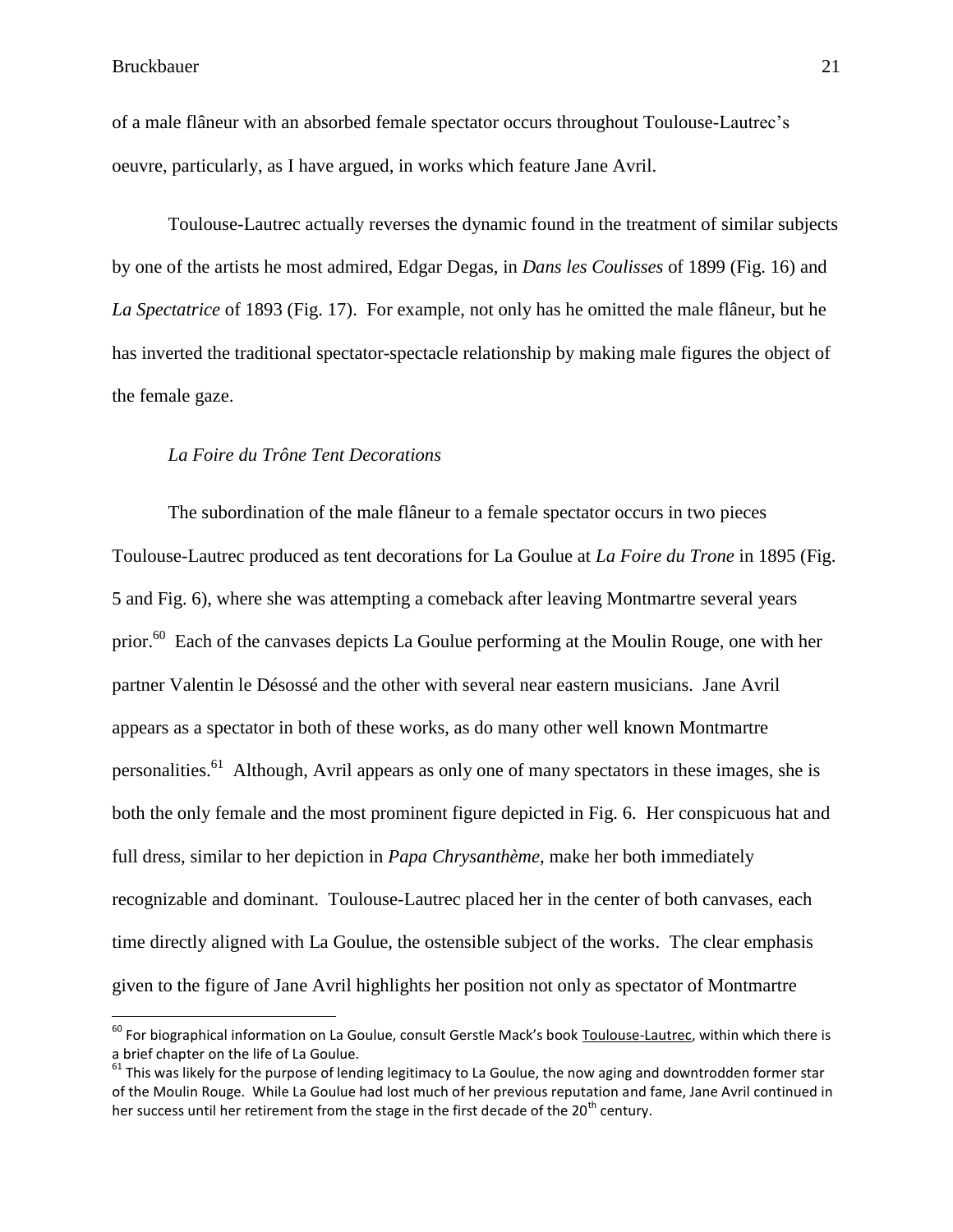culture, but as a new model for absorbed "looking", distinct from both the flâneur<sup>62</sup> and flâneuse.<sup>63</sup>

#### **Conclusion**

 $\overline{\phantom{a}}$ 

The displacement of the traditional flâneur, so prominent in Impressionist and Post-Impressionist paintings, creates a space for female spectatorship and the lesbian gaze. The members of the particular lesbian subculture to which Toulouse-Lautrec was drawn were members of the working-class and celebrities. Thus, they had the freedom to behave, and Toulouse-Lautrec the artistic autonomy to depict them, in ways that departed from latenineteenth-century concepts of appropriate female deportment. In Toulouse-Lautrec"s

 $^{62}$  Although in images such as Le Divan Japonais (1892), Papa Chrysanthème (1895), and the Foire du Trône tent decorations (1895) we see Avril as a female model of absorbed looking that displaces the primacy of the male flâneur, Toulouse-Lautrec departs from that representation of Avril in *Jane Avril Leaving the Moulin Rouge* of 1892. This image shows Avril in conservative clothing as an anonymous woman strolling along the streets of Paris. The far left side of the image shows three smaller figures walking in the opposite direction. This work departs from those discussed earlier in this paper in that, here, Avril appears as a model of *detached* looking, absorbed in her own thoughts, much like the flâneurs of Degas and Caillebotte's works from the 1870s. In comparing *Jane Avril Leaving the Moulin Rouge* (1892) and Degas' *Place de la Concorde of* 1873, the similarity between the two figures is striking. Their posture, gestures, and gazes mirror one another. It seems that forty years after the invention of the flâneur, Jane Avril has effortlessly replaced him in fulfilling the role of *leisurely* spectator of the streets. This illustration of Avril as a figure of detached looking further complicates her role in the realm of flâneurs, flâneuses, and the third model I have presented in this paper. I would argue that Toulouse-Lautrec had the ability to cast her as a chimera of "looking" due to her dynamic roles as a female in the public sphere, a bisexual, and a participant in late-nineteenth-century intellectual society.

<sup>&</sup>lt;sup>63</sup> Toulouse-Lautrec's depictions of Jane Avril in conscious acts of "looking" vary noticeably from his depictions of other celebrity lesbians. In images such as *La Goulue and her Sister* of 1892 and *Quadrille at the Moulin Rouge* of the same year not only is the figure of the male flâneur conspicuously omitted or neutralized, but he is actively challenged by the lesbians of Montmartre, who seem to compete for the primacy of their spectatorship. Jane Avril is not the main figure in any of these works. This is likely attributable to the fact that she was not seen as a vicious tribade who only had repugnance for men. Contemporaries would have classified Avril as a sapphiste or "lesbienne intermittente" who turned to the love of women during periods of difficulty in their relationships with men. The imposing stance of La Goulue and May Milton in this works illustrate the women of Montmartre as direct challengers of male flânerie. The personalities and lifestyles of both of these lesbian performers would have caused them to be placed, distinct from Avril, into the categories of tribade, invert, or "lesbienne persévérante". Although represented distinctly from Avril, these figures are illustrated in a more forceful and obvious state of female engaged "looking." For more information on lesbianism and its various classifications in late-nineteenthcentury France see Albert, Nicole. Saphisme et Décadence dans Paris Fin-de-Siècle. Paris: Martinière, 2005.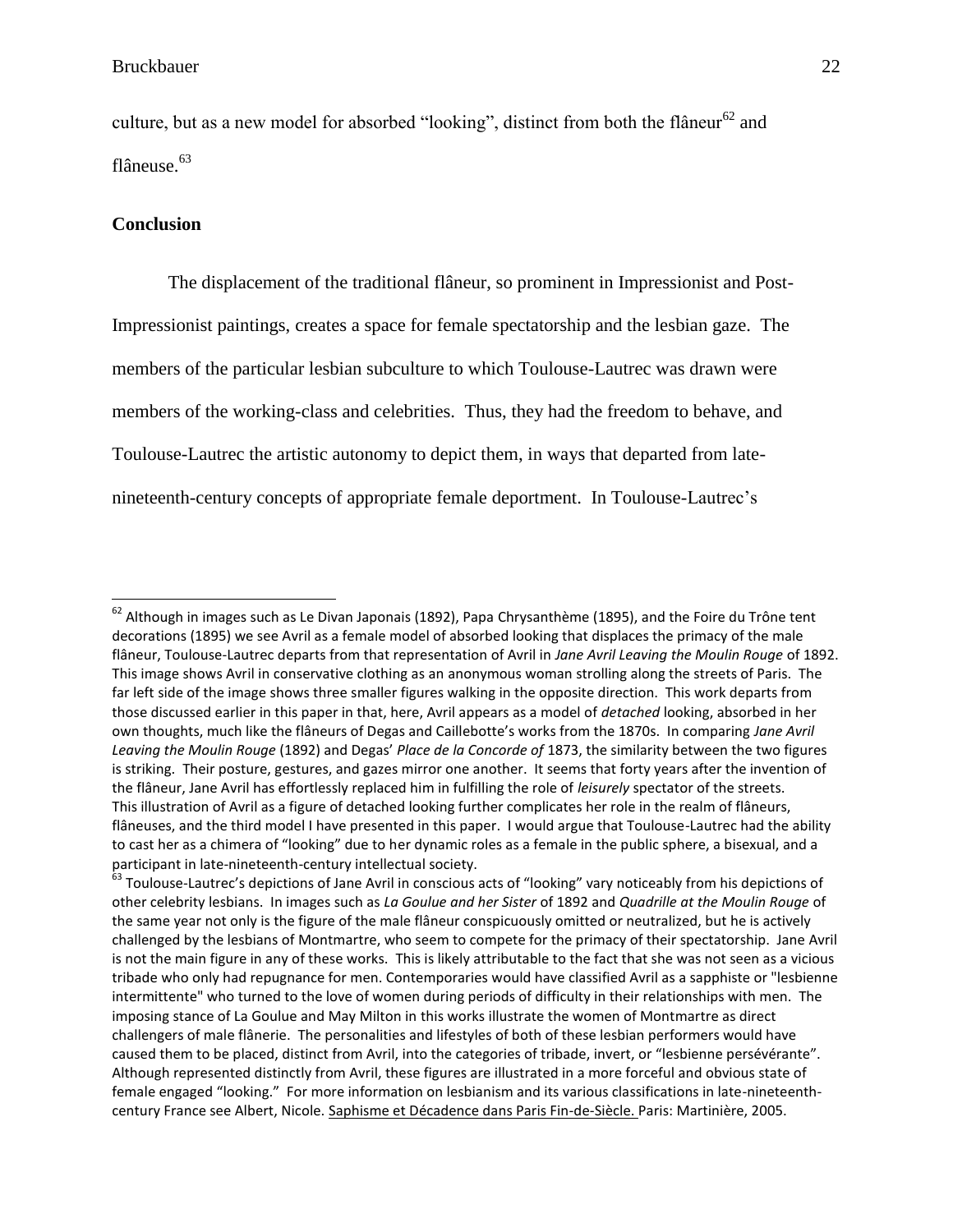representations of Avril—a figure he also frequently invoked as an alter-ego for the artist<sup>64</sup>—she appears as both artist and "art", masculine and feminine, supplanting the traditionally male role of spectator and masculine pastime of "looking". Sweetman credits Toulouse-Lautrec for depicting women who were both socially unconventional and strong and for elevating their status in the nineteenth-century by giving them the ability to outwit their contemporary opponents, both male and female. He describes Lautrec's fallen woman, Jane Avril, as "side-stepping the whole ethos of male dominance of both her life and her body."<sup>65</sup> "Beyond his gang of personal male friends, which recurs as a sort of chorus in [Toulouse-Lautrec's] paintings," Sweetman continues, "men are only occasionally central subjects in art that is principally about women, most of whom are lesbians."<sup>66</sup> My argument takes Sweetman"s observation further; lesbians not only occupied a significant amount of Toulouse-Lautrec's oeuvre, they usually dominated the spaces they occupied, displaced the primacy of the male flâneur, and offered a new female model of absorbed looking.

 $65$  Sweetman, 366.

 $^{64}$  Lastly, the use of Avril as a foil for Toulouse-Lautrec himself could explain his continual depiction of her in such a manner. He commonly incorporated the shape of an elephant, his own symbol, into the full sleeves and narrow waist of her dress. Toulouse-Lautrec could actually be commentating on his own form of engaged looking as an artist and chronicler of the late nineteenth-century Montmartre underworld. However, the shape of the elephant does not appear in all of Toulouse-Lautrec's works featuring Jane Avril as spectator; it is notably absent from both *Le Divan Japonais* and *L'Estampe Originale* (1893). Unless one argues that Avril always represented a stand in for the artist, which I believe would incorrectly discount her role as both a unique and learned individual in her own right, it is noteworthy that he continually chooses her, a bisexual celebrity, as a simultaneous witness of and participant in the revelry and decadence of Montmartre's infamous nightlife. For more information on representations of Jane Avril as the alter-ego of the artist and representations pairing her figure with elephant imagery see Bergman-Carton, Janis. "Unlikely Couplings: The Gendering of Print Technology in the French fin-desiècle." (unpublished article)

 $66$  Sweetman, 366.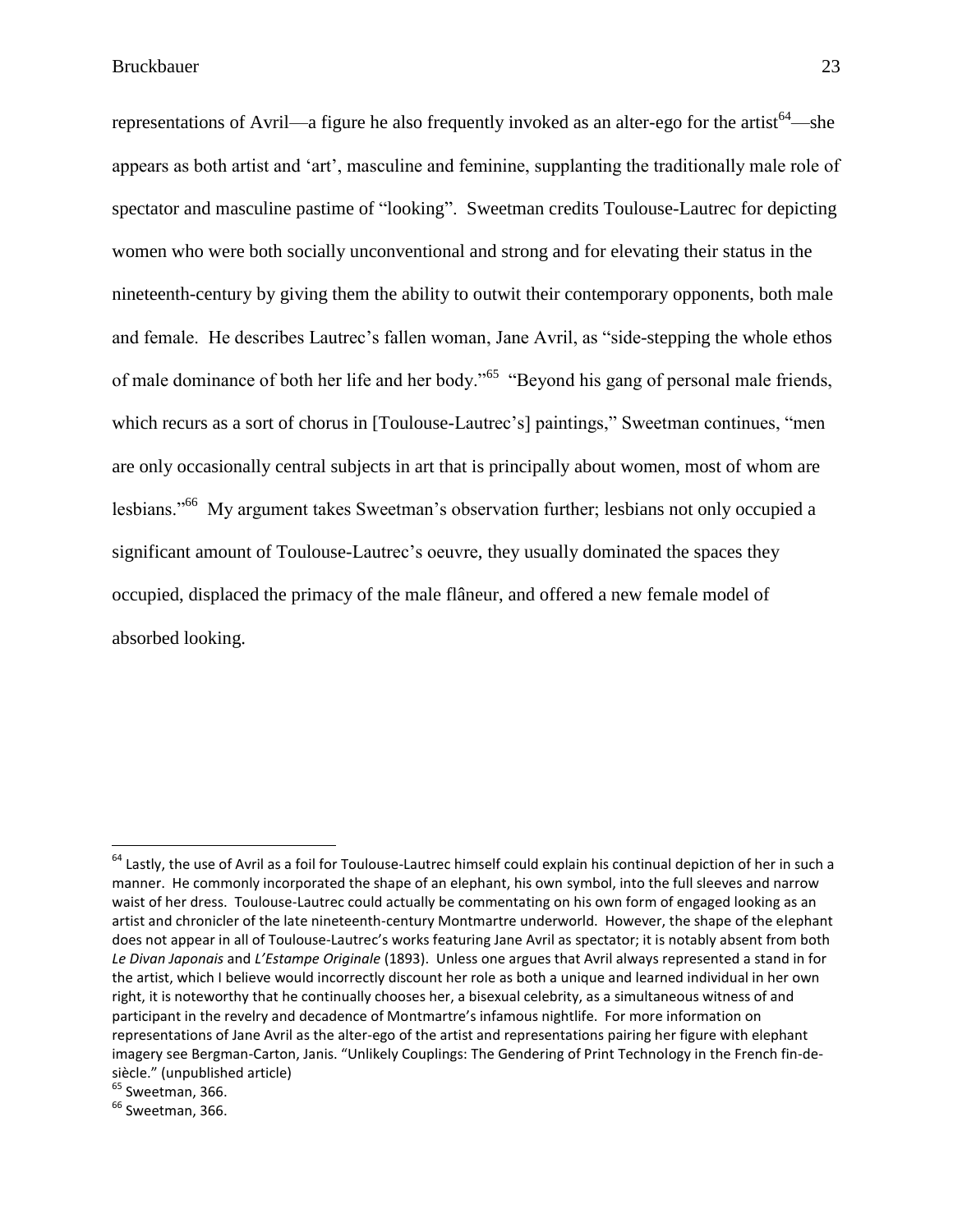#### **Selected Bibliography**

- Albert, Nicole G. Saphisme et Décadence dans Paris Fin-de-Siècle. Paris: Martinière, 2005.
- Benstock, Shari. Women of the Left Bank: Paris 1900-1940. Austin: University of Texas Press, 1986.
- Berlanstein, Lenard R. "Breeches and Breaches: Cross-Dress Theater and the Culture of Gender Ambiguity in Modern France." Comparative Studies in Society and History. Vol. 38. No. 2. (April 1996): p. 338-369. JSTOR. 13 Oct. 2008.
- Berlanstein, Lenard R. Daughters of Eve: A Cultural History of French Theatre Women from the Old Regime to the Fin-de-Siecle. Cambridge: Harvard University Press, 2001.
- Bernheimer, Charles. Figures of Ill Repute : Representing Prostitution in Nineteenth- Century France. Cambridge: Harvard University Press, 1989.
- Cate, Phillip Denis. The Circle of Toulouse-Lautrec: An Exhibition of the Work of the Artist and of His Close Associates. New Brunswick: The Jane Voorhees Zimmerli Art Museum, 1985.
- Choquette, Leslie. "Homosexuals in the City: Representations of Lesbian and Gay Space in Nineteenth-Century Paris*.*" The Gay and Lesbian Review Journal of Homosexuality. Vol. 41. No. 3/4. (2001): p. 149-167.
- Choquette, Leslie. "Degenerate or Degendered? Images of Prostitution and Homosexuality in the French Third Republic" in Historical Reflections, Vol. 23 (1997): p. 205-23.
- Clayson, Hollis. Painted Love: Prostitution in French Art of the Impressionist Era. New Haven: Yale University Press, 1991.
- Corbin, Alain. Women for Hire: Prostitution and Sexuality in France after 1850. Cambridge: Harvard University Press, 1990.
- D"Souza, Aruna and Tom McDonough eds. The Invisible Flâneuse?: gender, public space, and visual culture in nineteenth-century Paris. New York: Manchester University Press, 2006.
- Dijkstra, Bram. Idols of Perversity: Fantasies of Feminine Evil in Fin-de-Siècle Culture. New York: Oxford University Press, 1986.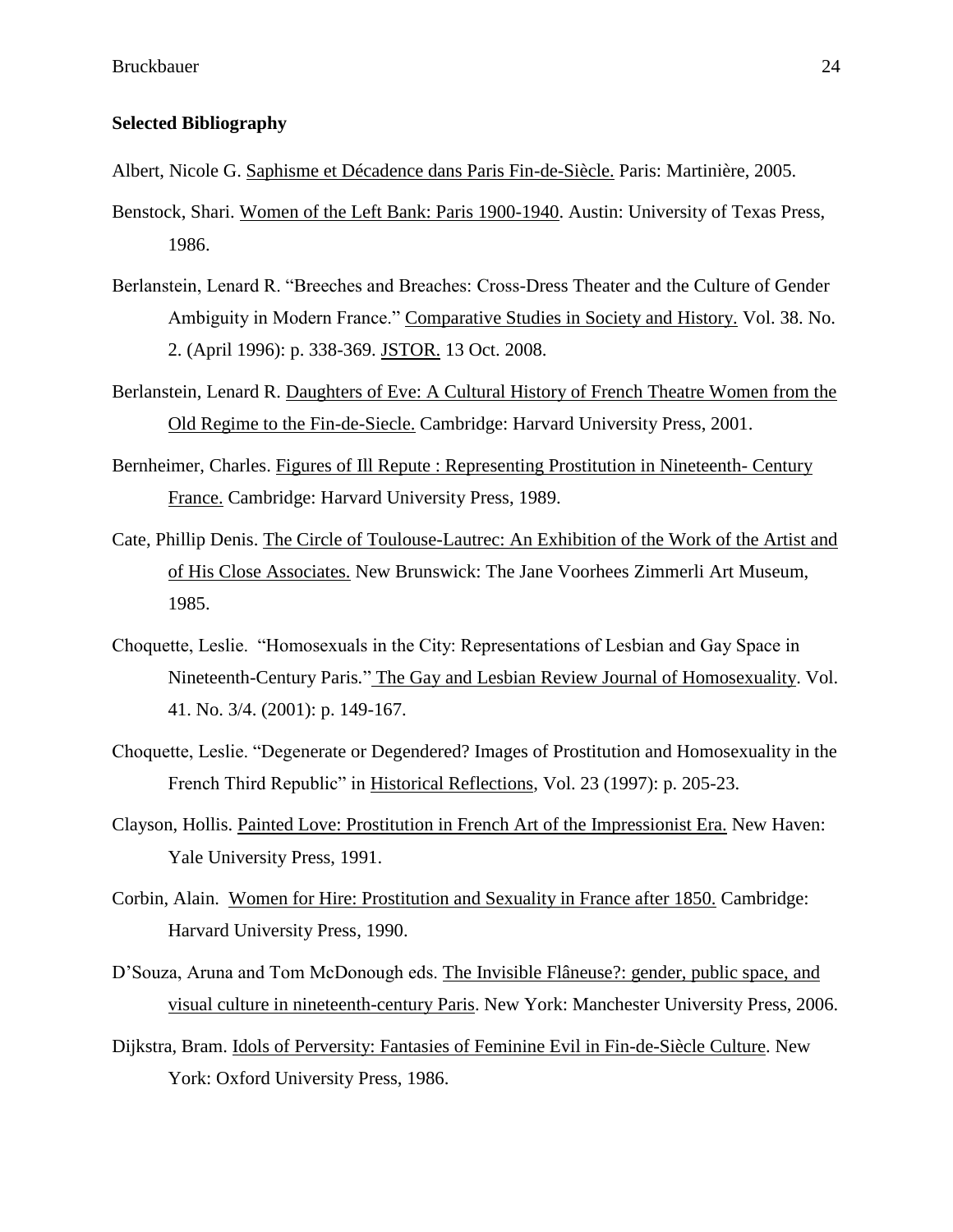- Duberman, Martin, Martha Vicinus, and George Chauncey Jr. eds. Hidden from History: Reclaiming the Gay and Lesbian Past. New York: The Penguin Group, 1989.
- Epstein, Julia and Kristina Straub eds. Body Guards: The Cultural Politics of Gender Ambiguity. London: Routledge, 1991.
- Frey, Julia. Toulouse-Lautrec: A Life. London : Phoenix, 1994.
- Garb, Tamar. The Body in Time: Figures of Femininity in Late Nineteenth-Century France. Seattle, WA: University of Washington Press for the Spencer Museum of Art at the University of Kansas, 2008.
- Garber, Marjorie. Vested Interests: Cross-Dressing and Cultural Anxiety. New York: Routledge, 1992.
- House, John. Impressionism: Paint and Politics. New Haven: Yale University Press, 2004.
- Kosinski, Dorothy M. "Gustave Courbet's 'The Sleepers.' The Lesbian Image in Nineteenth-Century French Art and Literature." Artibus et Historiae. Vol. 9. No. 18. (1988): p. 187- 199. JSTOR. 12 Oct. 2008.
- Lassaigne, Jacques. Toulouse-Lautrec and the Paris of the Cabarets. London: Bloomsbury Books, 1989.
- Mack, Gerstle. Toulouse-Lautrec. New York: Alfred A. Knopf, 1938. p. 146-154.
- Merrick, Jeffrey and Bryant T. Ragan, eds. Homosexuality in Modern France. New York: Oxford University Press, 1996.
- Murray, Gale B., ed. Toulouse Lautrec: A Retrospective. New York: Hugh Lauter Levin Associates, 1992.
- O"Connor, Patrick. Toulouse-Lautrec: The Nightlife of Paris. London: Phaidon, 1991.
- Pessis, Jacques and Jacques Crépineau. The Moulin Rouge. New York: St. Martin"s Press, 1990.
- Pollack, Griselda. Differencing the Canon: Feminist Desire and the Writing of Art's Histories. New York: Routledge, 1999.
- Reilly, Maura. Vice a la Mode: Gustave Courbet and the Vogue for Lesbianism in Second Empire Paris. Diss. New York University, 2000.